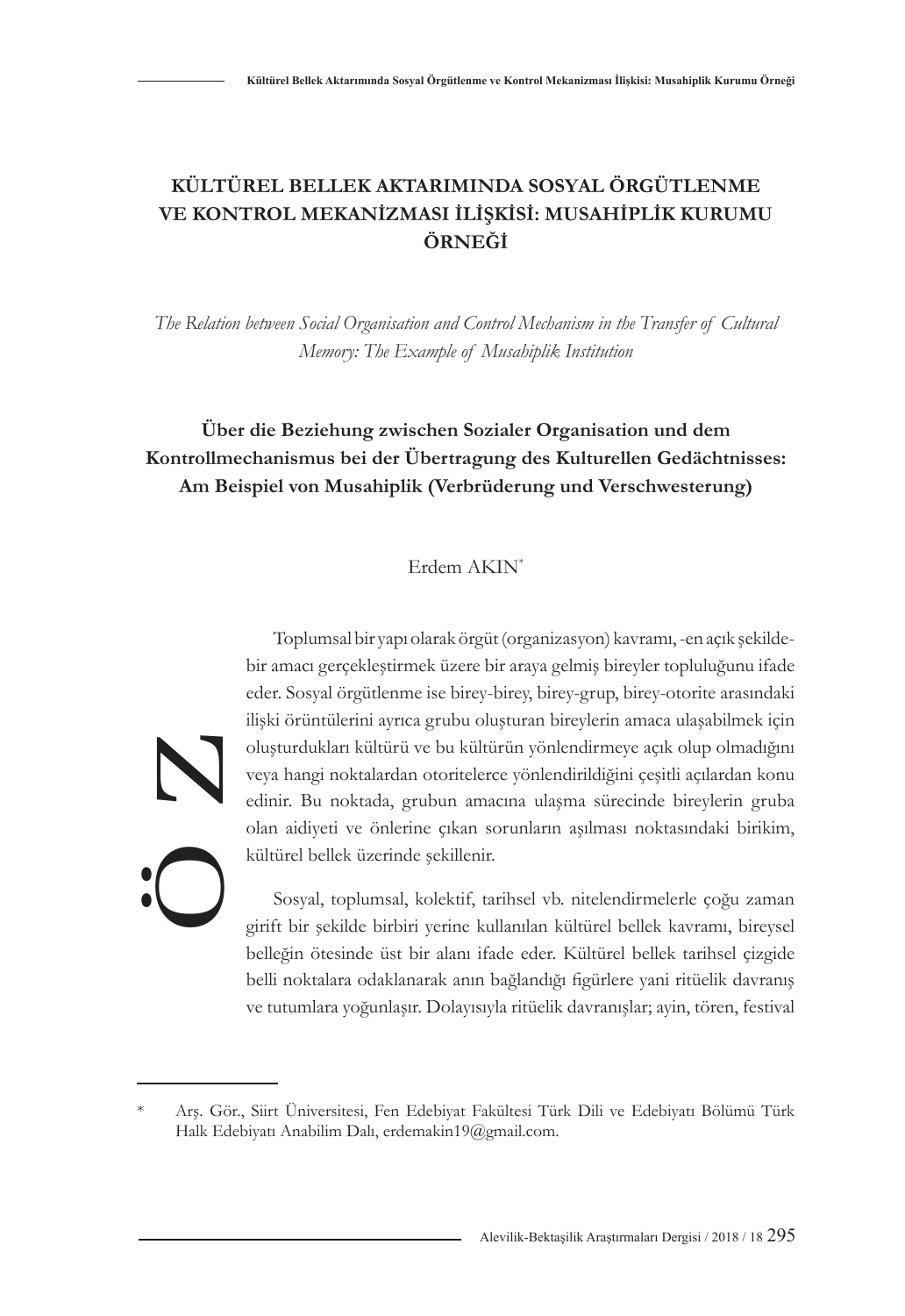gibi toplumsal olaylarda durumu açıklayıcı niteliği olan hatırlama figürleri olarak çalışır. Bu sebeple cemler sırasında gerçekleştirilen ritüelik nitelikteki söz, davranış ve tutumlar, kültürel belleğin oluşumunda ve canlı kalmasında önemli bir rol oynar. Grubun süreç içerisinde varlığını koruyabilmesi ve sosyal örgütlenme dinamiklerinin sağlıklı bir şekilde çalışabilmesi kültürel belleğin kuşaklar arasında aktarımı ile gerçekleşir.

Bu çalışma, Alevi-Bektaşi inanç dairesinde yer alan musahiplik kurumu oluşturulurken sosyal örgütlenme bağlamında örgütü oluşturan bireylerin sergiledikleri ritüellerin kültürel bellek aktarımındaki işlevlerine ve kontrol mekanizmalarına odaklanmaktadır. Kültürel bellekte yer alan kontrol hâli, yüzyıllar boyunca sözlü gelenekte yer alan anlatıların ifade biçimi olarak ritüellerde sembolleşmiştir. Dolayısıyla her yörede, her ocakta farklı uygulamalar bulunmaktadır. Bu ritüelik davranış ve tutumların kültürel belleğin oluşumu ve aktarımına etkisinin tespiti ve değerlendirilmesi ayrıca kontrol halinin enformel ve formel düzeyde grup üyeleri arasında ne derece ve nasıl canlı tutulduğu Alevi-Bektaşi çalışmalarının önemli bir yönünü oluşturmaktadır.

**Anahtar kelimeler:** Musahiplik, Kültürel bellek, Sosyal örgütlenme, Kontrol mekanizması, Norm.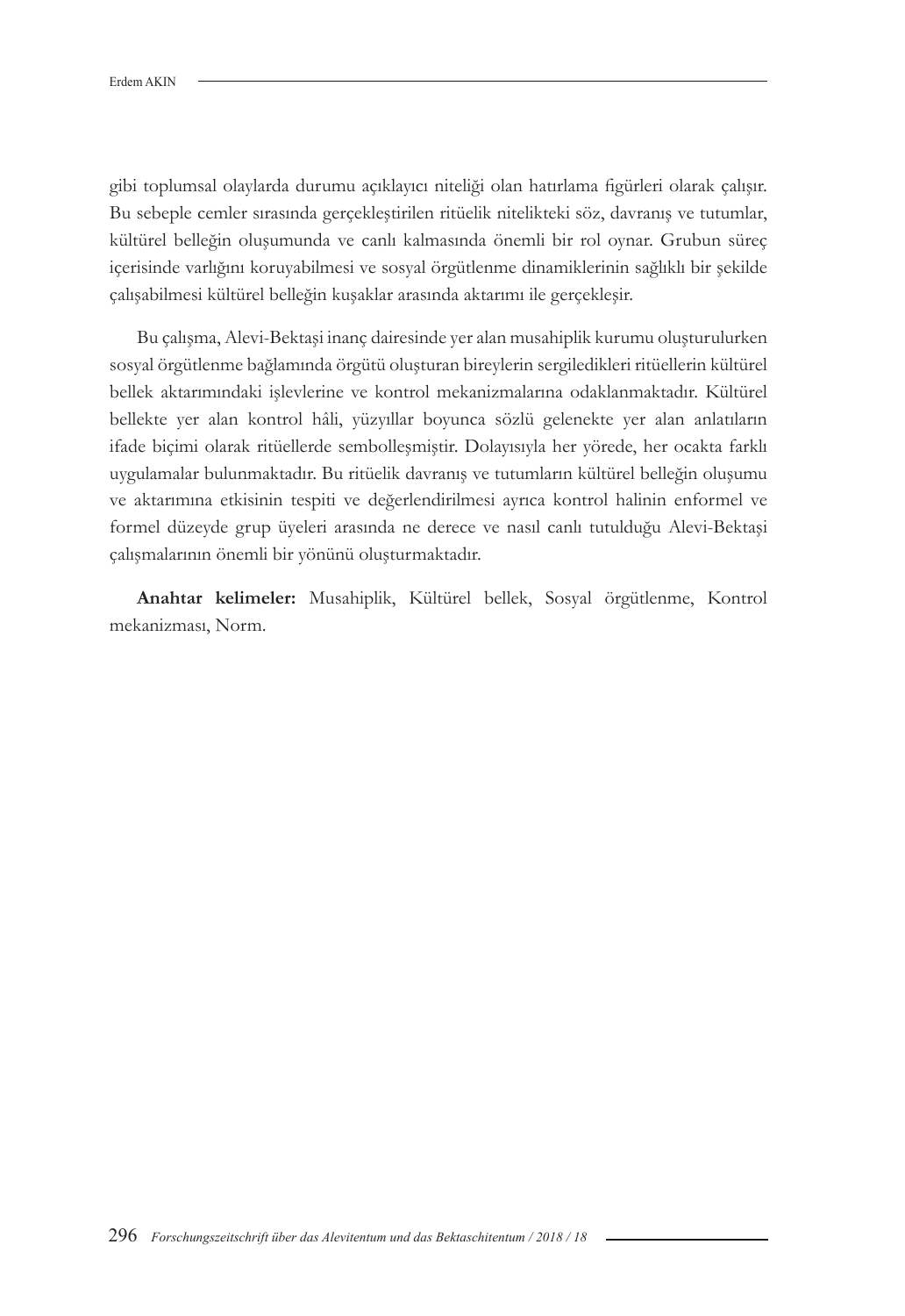## **ABSTRACT**

The concept of organization as a social structure (in the most obvious way) refers to the community of individuals who have come together to realize a purpose. Social organization examines the relationship patterns between individual-individual, individualgroup, individual-authority and examines the culture created by the individuals who form the group in order to reach the goal. Also it draws on various aspects whether culture is open to directions or from which points are directed by authorities. At this point, in the process of reaching the aim of the group, the accumulation of individuals belonging to the group and overcoming the problems in front of them is shaped on cultural memory.

The concept of cultural memory, often interwoven with qualifications such as social, collective, and historical, refers to an upper area beyond individual memory. Cultural memory focuses on certain points in the historical line, focusing on the figures that the moment is connected to, ie ritualistic behaviors and attitudes. Therefore ritual behaviors; It works as remembrance figures which explain the situation in social events such as ceremonies, festivals. For this reason, ritualistic words, behaviors and attitudes performed during the cems play an important role in the formation and survival of cultural memory. The fact that the group is able to maintain its existence in the process and that the social organization dynamics can work in a healthy manner is realized by transferring the cultural memory between generations.

This study focuses on the functions and control mechanisms of the rituals performed by the individuals who form the organization in the context of social organization in the process of cultural memory transfer while creating an institution of musahiplik in the Alevi-Bektashi faith department. The control status in cultural memory has been symbolized in rituals as a way of expressing narratives in the oral tradition for centuries. Therefore, there are different applications in every region. Determining and evaluating the effects of these ritual behavior and attitudes on the formation and transfer of cultural memory, in addition to this, the extent to which the control state is kept alive at the informal and formal level among the group members constitutes an important aspect of the Alevi-Bektashi studies. Determining and evaluating the effects of these ritual behavior and attitudes on the formation and transfer of cultural memory and the extent to which the control state is kept alive at the informal and formal level among the group members constitutes an important aspect of the Alevi-Bektashi studies.

**Keywords:** Musahiplik, Cultural memory, Social organization, Control mechanism, Norm.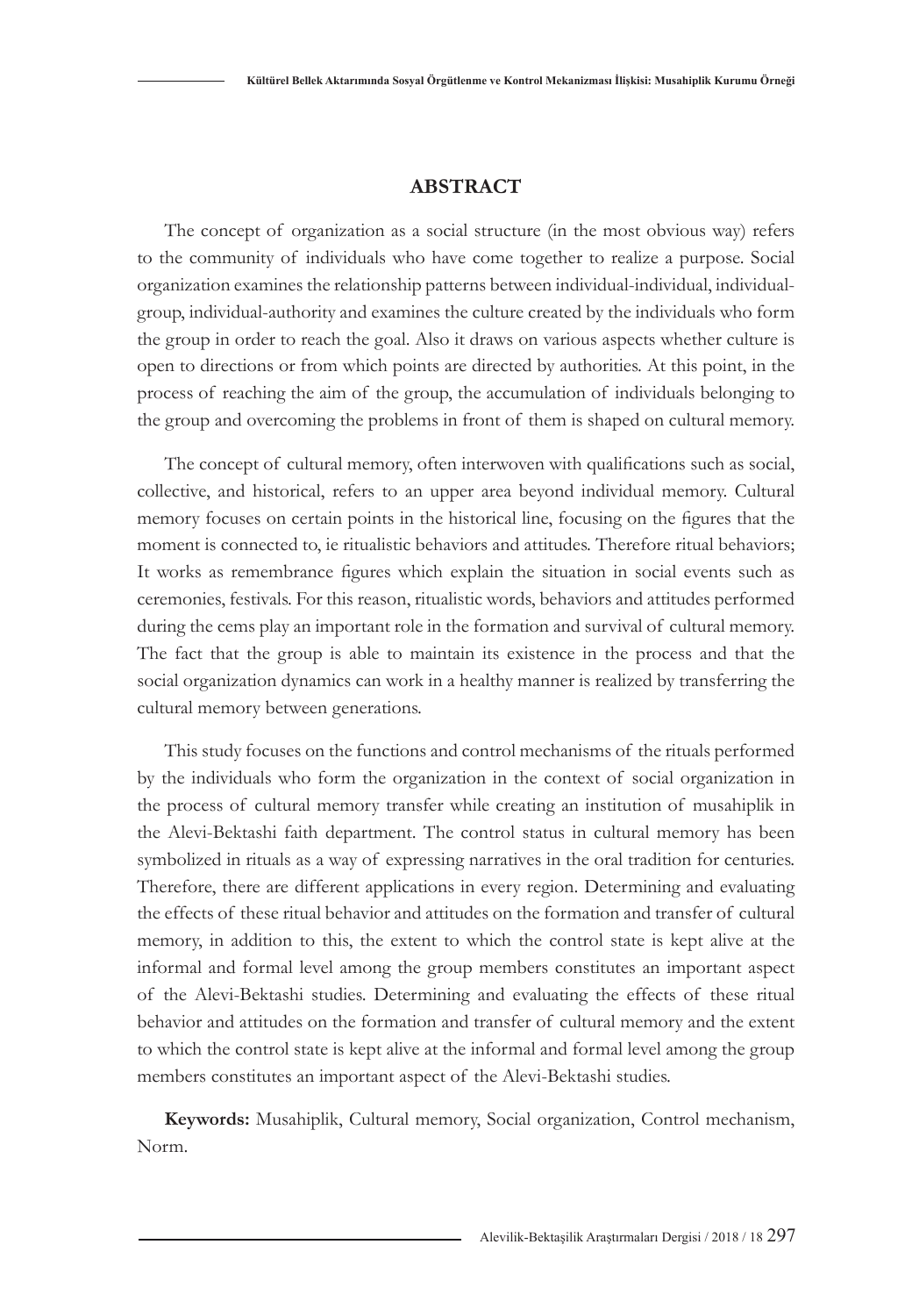## **ZUSAMMENFASSUNG**

Als gesellschaftliche Struktur artikuliert der Begriff der Vereinigung (Organisation) – in ihrer deutlichsten Form – das Zusammenkommen von Individuen zur Realisierung eines Zwecks. Die soziale Organisation hingegen handelt aus verschiedenen Blickwinkeln heraus von den Beziehungsmustern zwischen Individuum-Individuum, zwischen Individuum-Gruppe und zwischen Individuum-Autorität sowie von der Kultur, die von den Individuen, welche die Gruppe bilden, zu ihrer Zielerreichung entwickelt wird und ob diese Kultur offen für Kanalisierungen ist oder von welchen Punkten aus sie seitens der Autoritäten kanalisiert wird. An diesem Punkt, also im Prozess der Zielerreichung der Gruppe, wird die Zugehörigkeit der Individuen zur Gruppe und die Erfahrung, mit der sie die auftretenden Probleme überwältigen, vom kulturellen Gedächtnis geprägt.

Der Begriff des kulturellen Gedächtnisses, welcher häufig in einer verworrenen Art anstelle der sozialen, gesellschaftlichen, kollektiven und geschichtlichen u.ä. Bezeichnungen verwendet wird, stellt ein übergeordnetes Feld dar, welches sich über das individuelle Gedächtnis hinaus erstreckt. Das kulturelle Gedächtnis, das sich in der historischen Linie auf bestimmte Punkte konzentriert, verdichtet sich auf die Figuren des Augenblicks, die ihm angekoppelt sind, und zwar auf Verhaltensweisen und Einstellungen. Deshalb funktionieren rituelle Verhaltensweisen bei gesellschaftlichen Ereignissen wie Andachten, Zeremonien, Festivals als Erinnerungsfiguren, welche die Eigenschaft haben, die Situation zu erklären. Aus diesem Grunde spielen Worte, Verhaltensweisen und Einstellungen mit Ritual-Charakter während der Realisierung der Gottesandacht (cem) eine wichtige Rolle für die Entstehung und für den Erhalt der Lebhaftigkeit des kulturellen Gedächtnisses. Für die Bewahrung der Existenz der Gruppe und für das reibungslose Funktionieren der Dynamiken der sozialen Organisation bedarf es der Übertragung des kulturellen Gedächtnisses zwischen den Generationen.

Die vorliegende Studie befasst sich mit den Ritualen, die von den handelnden Individuen im Kontext der sozialen Organisation während der Entstehung der im Alevitisch-Bektaschi Glaubenskreis fest verankerten musahiplik-Institution präsentiert werden und konzentriert sich auf die Funktionen und Kontrollmechanismen der präsentierten Rituale bei der Übertragung des kollektiven Gedächtnisses. Der im kulturellen Gedächtnis verankerte Kontrollzustand wird seit Jahrhunderten als Ausdrucksform von Erzählungen in mündlicher Tradition in Ritualen symbolisiert. Aus diesem Grund gibt es in jeder Region, in jeder Trägerfamilie unterschiedliche Praktiken. Eine wichtige Seite der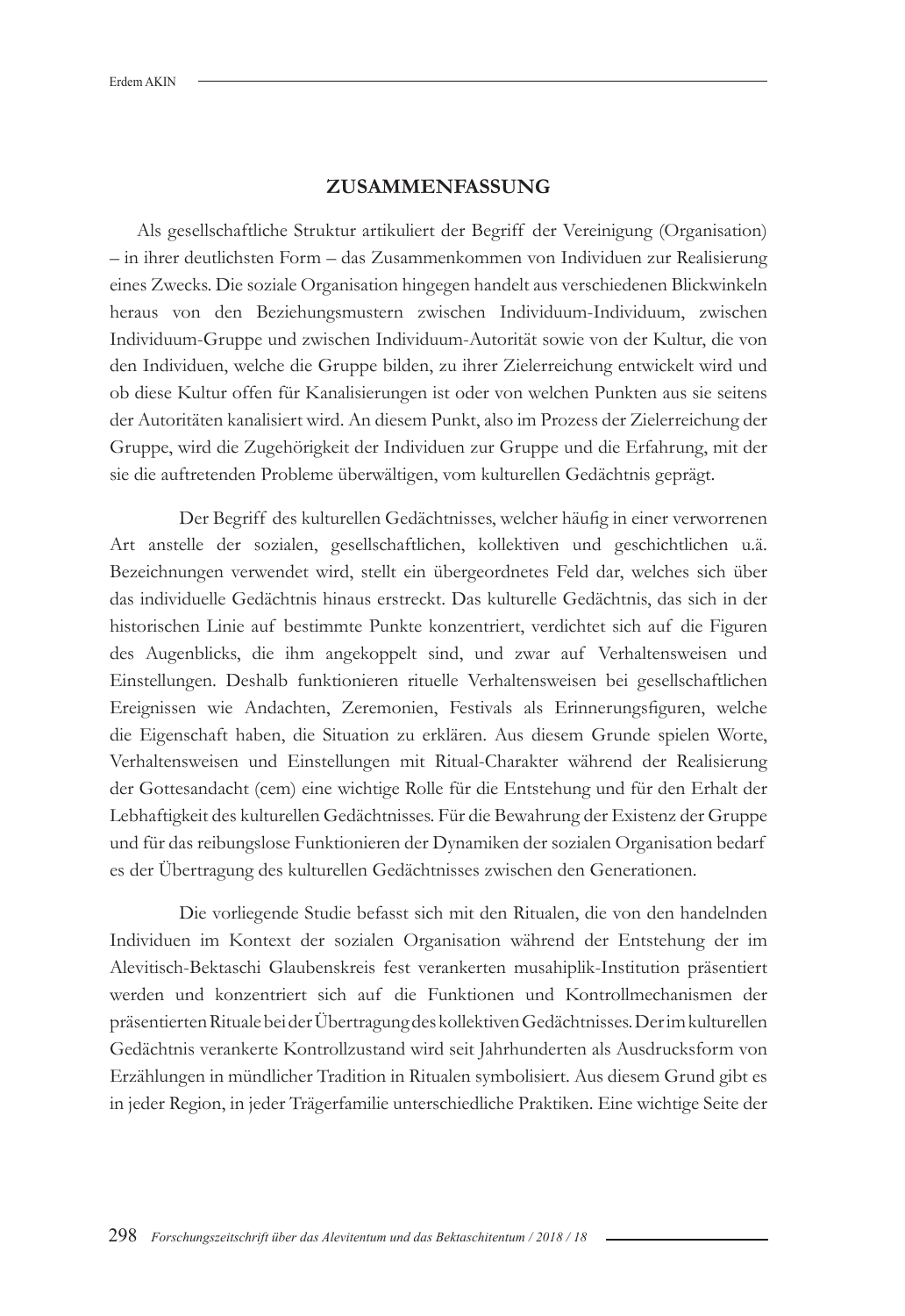Studien über das Alevitentum-Bektaschitum bildet die Feststellung und Bewertung des Einflusses dieses rituellen Verhaltens und dieser rituellen Einstellungen auf die Bildung und Übertragung des kulturellen Gedächtnisses sowie die Antwort darauf, in welchem Ausmaß und wie der Kontrollzustand auf informeller und formeller Ebene zwischen den Gruppenmitgliedern vital gehalten wird.

**Schlüsselwörter:** Musahiplik, kulturelles Gedächtnis, soziale Organisation, Kontrollmechanismus, Norm.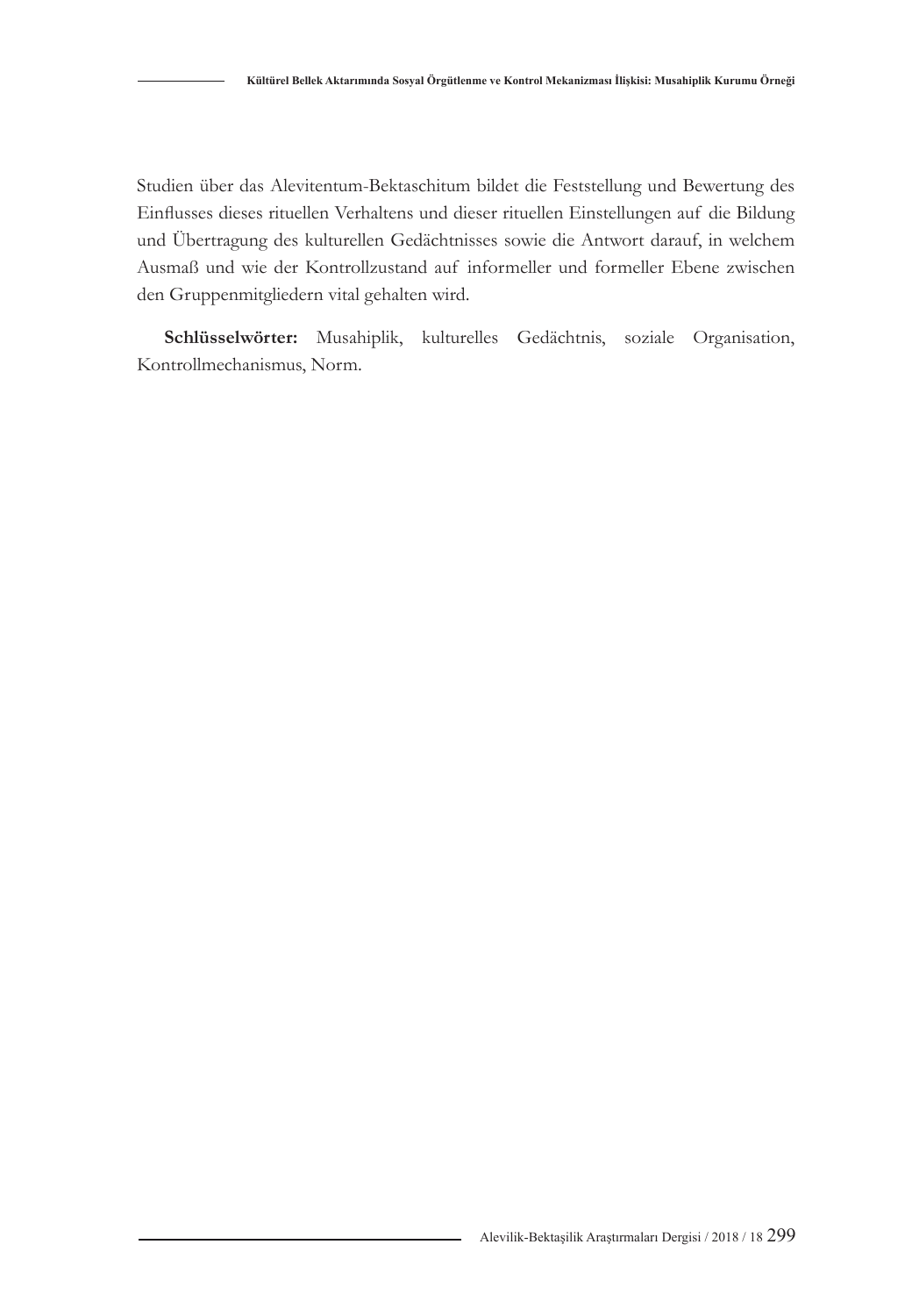#### **Giriş**

Türk inanç daireleri arasında özgün bir yeri olan Alevi inanç sistemi, tarih boyunca kültür birikimi sebebiyle sözlü edebiyatımıza büyük katkılar sunarken kurumları aracılığıyla sosyal hayat ile iç içe olmayı başarabilmiştir. Yazılı olmaktan ziyade sözlü kültür ile aktarılan birikim sayesinde üyeleri, geniş bir özgürlük alanı içerisinde yöreden yöreye farklılaşan çeşitli uygulamalar ile inançlarını devam ettirebilme imkânı bulmuşlardır. Kendisine özgü bu dinamik ve esnek yapı sayesinde Alevi kurumları güncel kalabilmiştir.

Alevilik kültür birikimi içerisinde yer alan kurum ve uygulamalara musahiplik, düşkünlük, ikrar ve cemler örnek verilebilir (Üçer, 2005: 51). İnanç sistematiğinin devamı açısından bu kurumların sosyal işlevlerinin ortaya konulması önemlidir. Bu kapsamda Yaman (2009), düşkünlük kurumunun kontrol mekanizması ile ilişkisi üzerine çalışma yaparak sosyal işlevini ortaya çıkarmıştır.

Musahiplik kurumunun ritüelleri oluşturulurken dede, musahip adayları ve ocak üyeleri arasındaki sosyal ilişkilerin sonucunda bir gerçeklik ortaya atılmış olur. Bu gerçeklik, üzerinde şekillenen inanç, değer, ritüel gibi unsurlarla sosyal bir örgütlenme biçimini oluşturur.

Sosyal örgütlenmenin varlığını koruyabilmesi ve grup üyeleri arasında aidiyet ve kimlik hissi uyandırabilmesi üyeler ve otorite arasındaki ilişkiden doğan gerçekliğin bir ifadesi olan geleneksel bilginin bellekte korunmasına ve aktarılmasına bağlıdır.

Kültürel bellekte düşünce olarak yer alan geleneksel kodlar, kutsal bir dönem ve mekânda ritüelik nitelikte ortaya çıkarken, günlük hayatta ise davranış ve tutumları kalıpları olarak kendini gösterir. Toplumsal kontrol mekanizması bütüncül anlamda toplumsal düzenin korunumunu hedefler. Ritüelik davranışların korunumu bunun bir yönünü oluştursa da asıl odak noktasının gündelik hayattaki ikili ilişkiler olduğu söylenebilir.

Yukarıda bahsettiğimiz giriş mahiyetindeki bilgilerden hareketle çalışmada, öncelikle alanyazında geniş bir literatüre sahip musahiplik kurumu hakkında kısa bir bilgi verildikten sonra, sırasıyla bir sosyal örgütlenme olarak yapısına, kültürel bellek aktarımındaki rolüne ve sosyal kontrol işlevine değinilecektir.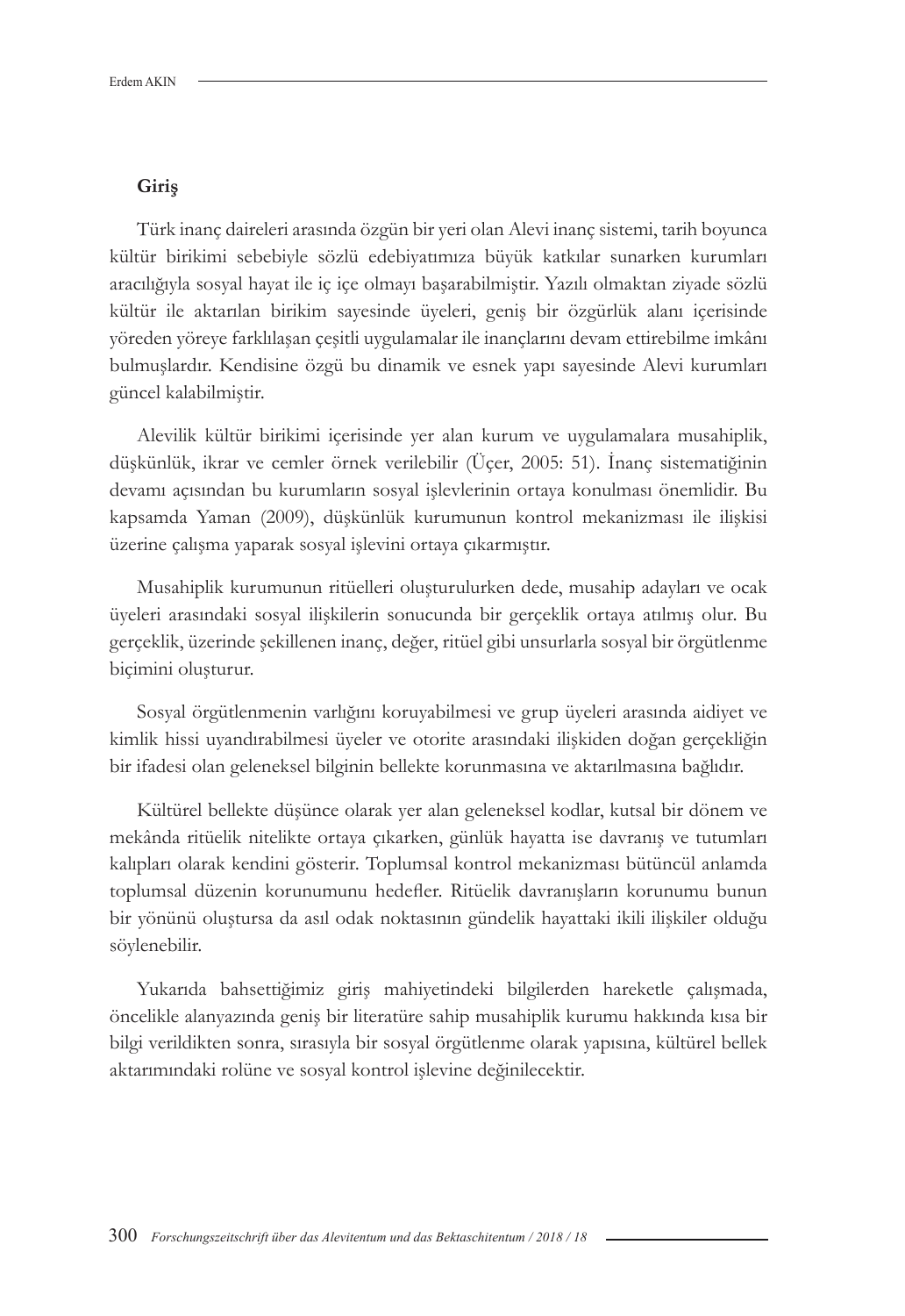#### **Musahiplik Kurumu**

Musahip, Güncel Türkçe Sözlük'te "1. Sohbet, arkadaşlık eden kimse. 2. Yol kardeşi. 3. tar. Tatlı konuşmaları ile büyüklerin, özellikle padişahların güzel zaman geçirmelerini sağlamakla görevli kimselere verilen unvan" olarak tanımlanmıştır (TDK, 2018: 1593). Toplumsal bir kavram olması sebebiyle antropoloji sözlüğündeki tanımı vermek uygun olacaktır. Sözlükte "Alevi topluluklarında dedenin önünde yapılan bir törenle kardeşlik kurma hali olarak" ifade edilmiştir (Emiroğlu ve Aydın, 2005).

Kavramın asıl anlamını irdeleyebilmek için terim anlamını incelemek gerekir. Alevi inanç dairesi içerisinde ikrar vermiş, evli karı kocanın seçtikleri yol kardeşlerine musahip denir. Bu, kişilerin ölünceye kadar kardeşlik hukuku içerisinde birbirleri üzerindeki hakları ve sorumluluklarını kabul edip birlik içerisinde yaşayacaklarına, bir tören içerisinde dedenin ve cem topluluğunun huzurunda söz verdikleri kan bağı olmaksızın kurulan akrabalık kurumudur (Onarlı, 2003: 6). Bu bağ soy kardeşliğinin de ötesindedir ve sosyal ilişkilerde ise karşılıklı sorumluluk hâkimdir. Musahiplik bağıyla kurulan sanal kardeşlikte genel uygulamanın aksine musahiplerin çocuklarının birbirleriyle evlenmesi yasaktır. Gelenekte yer yer görülen sağ olan kardeşin ölen kardeşin eşiyle evlenebilmesi durumu, musahibin eşi kardeş sayıldığı için musahiplikte görülmez (Üçer, 2015: 49).

Musahipliğin kökeni ile ilgili pek çok farklı görüş olmasına rağmen sıkça ifade edilen iki görüş bulunmaktadır. İlk görüşte Musahiplik, Hz. Muhammed'in Miraç dönüşünde "Kırklar Cem"ine katılması ve Hz. Muhammed ile Hz. Ali'nin musahip olması temeline dayandırılır (Kaygusuz, 1991: 22). Aynı anlatı İmam Cafer-i Sadık buyruğunda ayrıntılı olarak anlatılmıştır (Vaktidolu: 2004: 13). Bu anlatı, buyrukların dışında sözlü gelenek içerisinde de yaygın olarak bilinir ve sözlü geleneğin doğası gereği birçok varyanta sahiptir<sup>1</sup>.

Musahipliğin kökeni ile ilgili bir diğer görüş de bu kurumun temelinin andalık bağı üzerine kurulmuş olduğudur. Bodrogi, andalık geleneğinin çeşitli yönlerden musahiplik kurumuyla benzer olduğunu söyler. (Bodrogi, 2012: 167-168). Aynı düşünceyi Melikoff, söz varlığından hareketle "and içmek" deyimini "and" sözcüğüyle ilişkilendirir. Musahiplik kurumunu kan kardeşliği geleneğine dayandırır

<sup>1</sup> Buyruk nüshaları ve Musahipliğin kökeniyle ilgili ayrıntılı bilgi için bk. Aytekin, 1958: 11; Bozkurt, 2013: 22.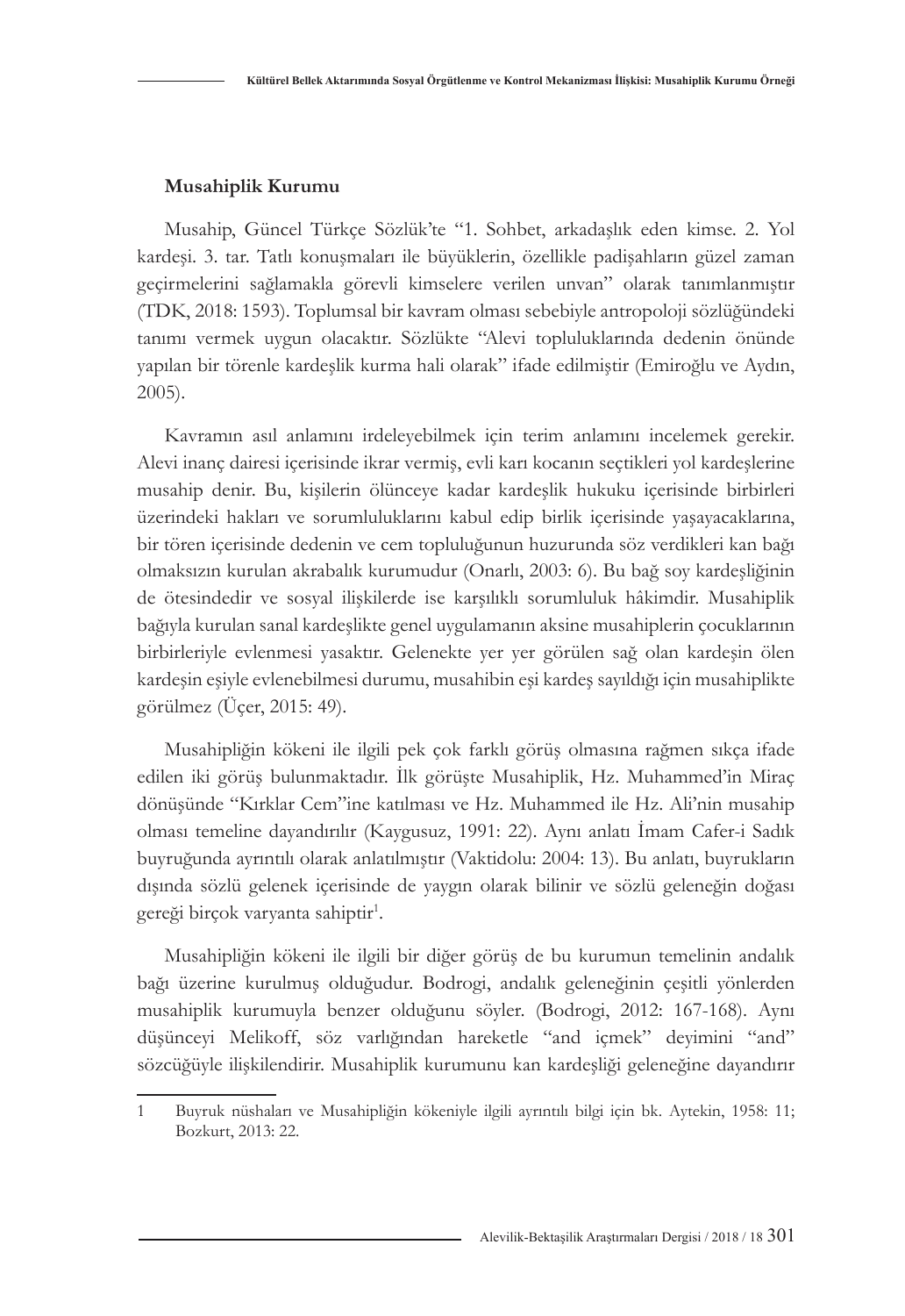(Melikoff, 2011: 84-85). Musahipliğin kan kardeşliğiyle ilişkisi noktasında Bulut (2013: 111), Musahiplik ceminin Alevi-Bektaşi geleneğinde görkemli ve ayrıntılı bir tören olduğunu vurgulayarak, musahiplerin dünya ve ahirette kardeşi olduğunu hatta birbirlerini kardeşten de üstün olarak gördüklerini bu sebeple musahipliğin kan kardeşliğinden daha önemli olduğunu ifade eder.

Musahipliği, kan ve evlilik bağına dayanmadan bir akrabalık ilişkisi oluşturduğu için kuruluş yönü itibariyle ahretlik, yarenlik, sağdıçlık gibi sanal akrabalık statüsünde değerlendiren çalışmalar yapılmıştır. Ayaz (2013), musahipliğin diğer sanal akrabalık sistemlerinden farklı olarak sadece iki fert arasında değil, kendilerinden sonra gelecek kuşaklara da yansıyacak bir bağlılık oluşturduğuna değinir. Gündüz ise musahipliğin biyolojik akrabalık sisteminin analoji yoluyla kan bağının olmadığı veya bu bağın görece zayıfladığı birey ve aileler arasında kurulan arkadaşlık ilişkisine uyarlandığını vurgular (2018, 30).

Arslan (2012), çalışmasında musahiplik kurumunu ahlak felsefesinin, mutluluk ahlakı, ödev ahlakı, ahlak yasası gibi kavramlarıyla ilişkilendirmiştir. Toplum ve bireylere mutluluk getiren şeyler iyi olarak nitelendirilip pragmatist bir şekilde amaç bireylerin mutlu olması olarak ele alındığından musahiplik kurumunda toplumsal ve bireysel mutluluğun sağlanarak iyiye ulaşma hedefine dikkat çekmektedir (2012: 37). Musahiplik kurumuyla Kant'ın ödev ahlakı arasında ilişki kurarak musahiplik akdinin bir istek sonucu oluşarak içselleştirildiği ve kurallara saygı duyulduğunu ifade eder (2012: 39). Musahiplikte verilen ikrarın yaptırımlarıyla belirlenmiş olan kurallar, Alevi cemaatinin yerine getirmesi gereken ahlak yasalarıdır. Çünkü bir yasa ahlak yasası olma niteliğinde ise, o halde o yasanın mutlak zorunluluk taşıması gerekmektedir (2012: 41).

Alevi-Bektaşi inancının yayılma alanı düşünüldüğünde, musahiplik kurumunun oluşturulmasında ve devamında gerçekleştirilen pratiklerin çeşitliliği dikkat çekmektedir. Tüm bu inanç pratiği çeşitliliğinde esas ve ortak olan uygulama, musahiplik kurbanı kesilerek erkânın altına yatmaktır. Musahiplik kurumunu oluşturan ritüelik uygulamalarda sosyal örgütlenme içerisinde sözlü gelenekte var olan kökene ulaşma çabasının var olduğu görülür. İnanç dairesinin kökenini anlamlandıran durum ve olaylara sözsel, bedensel ve ritmik araçlar yoluyla bağ oluşturulur. Musahiplik oluşturulurken gerçekleştirilen hizmetler ve cemler bir anlamda grup üyelerinin kimliğinin dinamik bir şekilde bir zemine oturtulmasına yardımcı olur.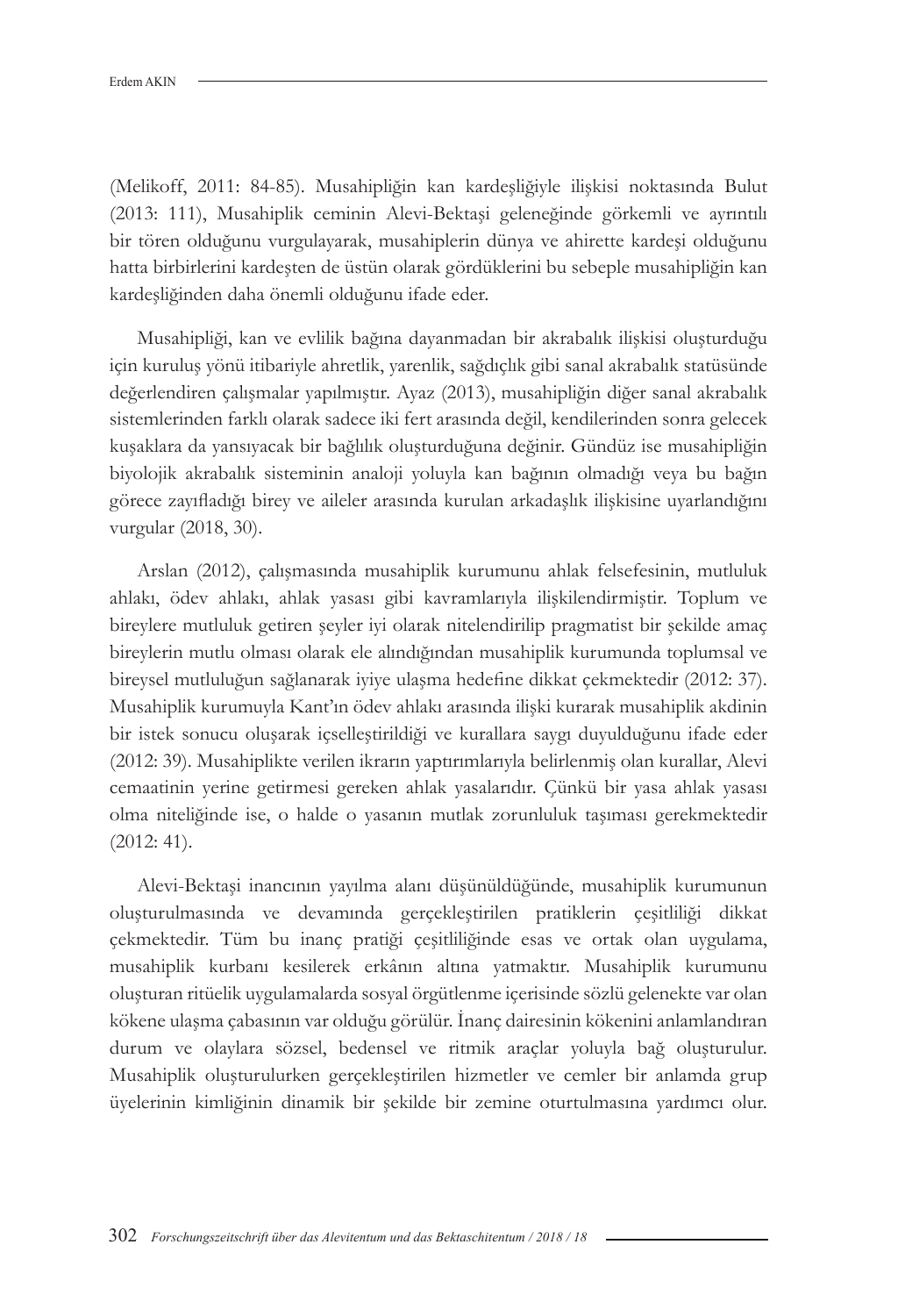Ritüel gerçekleştirilirken oluşan doku grup üyelerinin günlük yaşamdan sıyrılarak performansın tekrarlanmasıyla kültürel hafızasına dolayısıyla kimliğine katkı sağlar.

Musahiplik kurumunun oluşturulmasında ve devamında sergilenen ritüeller ve sosyal işlevleri, musahiplik ve kontrol mekanizması arasındaki ilişkinin aktarıldığı bölümde ayrıntılı olarak ele alındığı için musahipliğin terim anlamı, kökeni gibi giriş mahiyetinde olan bilgiler verilmesini uygun görüyoruz.

### **Bir Sosyal Örgütlenme Biçimi Olarak Musahiplik Kurumu**

Örgüt kültürünün bir kavram olarak 1980'lerde yaygınlaşmasında, Pettigrew'in Administrative Science Quarterly adlı dergide 1979'da yayınlanan "Örgüt Kültürleri Üzerine" (On Studying Organizational Cultures) adlı makalesini yayınlamasının rolü büyüktür. Yine yakın sayılabilecek bir dönemde Business Week'in Ekim 1980 ve Fortune dergisinin Mart 1982 sayılarında örgüt kültürü kavramının işlenmesiyle, konu bilim dünyasının dışında kamuoyunda ilgi çekmeyi başardı. Örgüt bağlamında kültürün tartışılması sebebiyle bu yayınlar oldukça dikkat çekiciydi. Konu; psikoloji, sosyoloji, antropoloji ve siyaset alanlarında ilgiyle karşılandı (Yağmurlu, 2014: 717). Türk kültürü çalışmalarında müstakil bir bilim dalı olan halkbiliminde ise konu, ilgi çekici olmaya devam etmektedir.

Toplumsal bir yapı olarak örgüt (organizasyon) kavramı, -en açık şekilde- bir amacı gerçekleştirmek üzere bir araya gelmiş bireyler topluluğunu ifade eder. Sosyal örgütlenme ise birey-birey, birey-grup, birey-otorite arasındaki ilişki örüntülerini ayrıca grubu oluşturan bireylerin amaca ulaşabilmek için oluşturdukları kültürü ve bu kültürün yönlendirmeye açık olup olmadığını veya hangi noktalardan otoritelerce yönlendirildiğini çeşitli açılardan konu edinir.

Pettigrew, örgüt kültürünün büyük oranda sembol, inanç, ritüel ve mitlerden oluştuğunu vurgularken üyelerin belirli dönem ve mekânlarda gerçekleştirmek durumunda oldukları davranış, tutum, inanç, değer ve pratiklerin varlığına değinir (1979: 574). Alevilikte musahipler arasında etkin olan kültür, gelenek içerisinde yaşayan inançlar ve sembolik anlatıların ritüeller aracılığıyla aktarılmasıyla şekillenir. Ritüel kalıpları ve ritüel içerisinde uygulanan kurallar, sosyal örgüt içerisindeki hiyerarşik yapının hatırlanmasıdır. Bu kalıp ve kurallar aynı zamanda hiyerarşik yapıyı ve geçmişe duyulan saygıyı hatırlatan toplumsal belleğin bir parçasıdır (James, 2013: 142).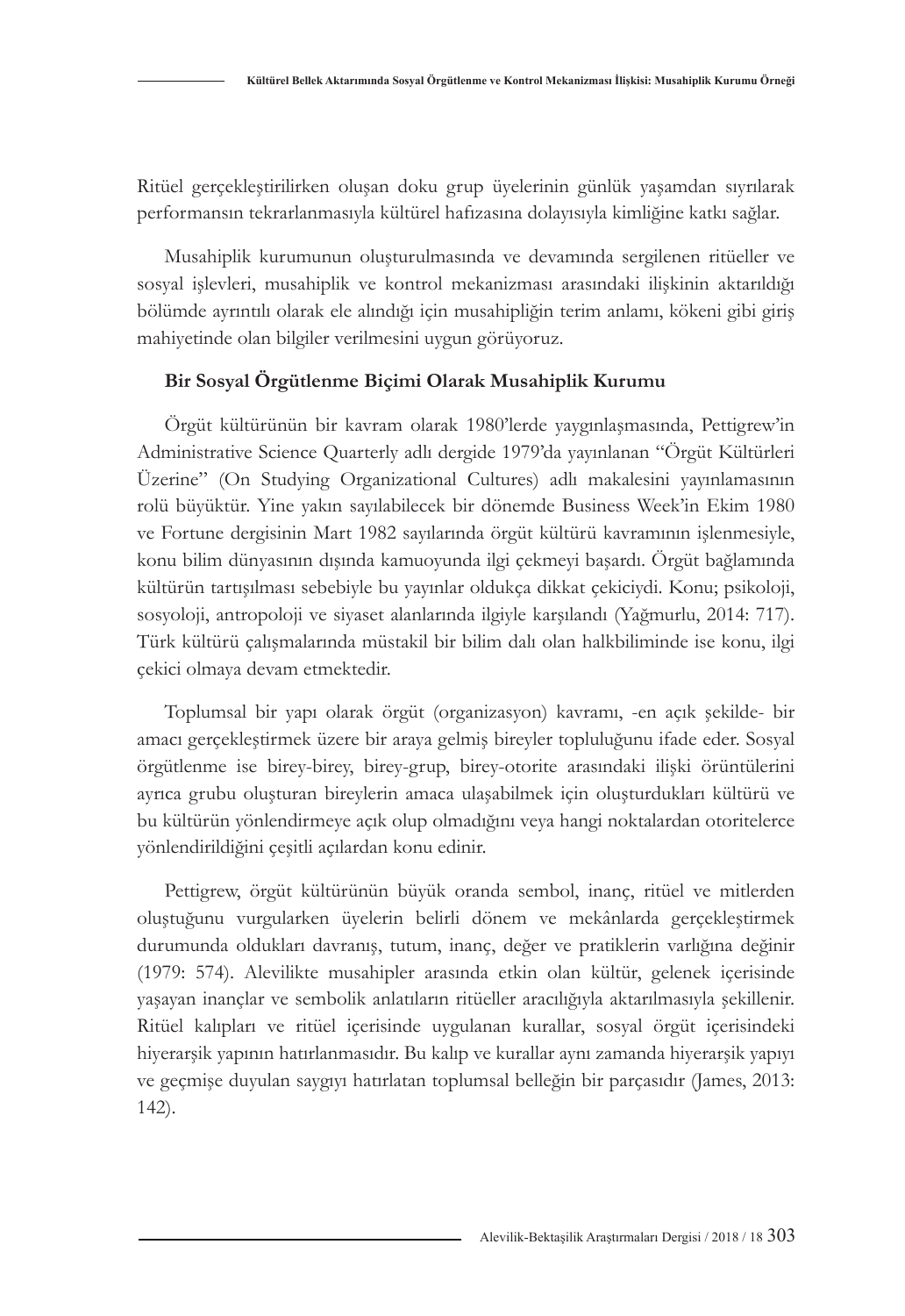Sosyal örgütlenmede örgüt kültürünün yönlendirmeye açık olup olmadığı tartışmaları, örgüt kültürü çalışmalarında önemli bir yeri oluşturur. Smircich, Allaire ve Firsirotu gibi araştırmacılar kültürün bir bütün olarak yönlendirilemeyeceği savını kültürün etkileşimsel bir işlem olarak görülmesi sebebiyle savunurlar. Temeli antropolojiye dayanan bu yaklaşımda antropologların törenler, hikâyeler gibi kültürel öğelerle ilgilenmesi gibi, örgüt kültürü kuramcıları da örgütü benzer öğelerle inceleyip anlamaya çalışmaktadırlar (Yağmurlu, 2014: 721).

Örgüt kültürünün bütünüyle yönlendirmeye açık olmadığını savunan araştırmacılardan biri olan Smircich'in ifadeleri musahiplik bağlamında okunmaya oldukça uygundur: "Kültür çeşitli önemli fonksiyonları yerine getiren ve paylaşılan anahtar değer ve inanışlar olarak algılanabilir. İlk olarak örgüt üyelerine bir kimlik duygusu kazandırır. İkinci olarak, bireyin kendisinden daha büyük bir şeye bağlı olmasını sağlar. Üçüncü olarak, kültür sosyal sistemin dengesini güçlendirir. Ve dördüncü olarak, davranışları yönlendiren ve şekillendiren bir rasyonelleştirme servisi olarak işler" (aktaran Yağmurlu, 2014: 722). Musahiplik kurumu, Alevilik inancı içerisinde hakikate ermek için bir şart olarak koşulduğu için önemli bir fonksiyonu karşılamaktadır. Musahiplik iç dairesine girildiğinde paylaşılan değer ve inanışlar ilk aşamaya göre oldukça farklılaşır. Alevilik inancında yer alan bir can, musahiplik kurumu ile "musahip" kimliği kazanır. Bu kimlik ile musahip, kültürel bellekte yer alan Hz. Muhammed ve Hz. Ali'nin musahip olması gibi daha büyük bir şeye bağlanmış olur. Musahiplik kurumunun getirmiş olduğu kontrol mekanizması ile sosyal sistemin dengesi kuvvetlenir. Ve yine kontrol mekanizmasına bağlı olarak musahibin davranışlarını yönlendiren ve şekillendiren bir gerçeklik zemini yani rasyonelleştirme servisi olarak çalışır.

Musahiplik kurumu bir sosyal organizasyon olarak iç ve dış dinamikleri ile yönetilebilir bir yapıdır. Musahiplik hukukunun oluşturulmasında ve senelik görgü cemleri ile devamlılığında uygulanan ritüeller, kurumun iç dinamiğini oluşturur. Kurumun dış dinamiği olarak musahiplerin arasındaki sosyal ilişkilerin işleyişi ve düzenlenmesi örnek verilebilir. İç ve dış dinamikleriyle musahiplik kurumunun yönetimi ocak dedesi tarafından gerçekleştirilir. Ocak dedesi Alevilik inanç geleneğinin bir temsilcisi olduğu için bu aynı zamanda geleneğin kendi kendini yönetmesidir.

Gareth Morgan, örgüt kültüründe insanların belli olay, hareket, nesne, ifade veya durumu çeşitli şekillerde görme ve anlamasını sağlayan bir gerçeklik inşa ettiğini ifade eder. Bu gerçeklik üzerinde grup üyelerinin davranışlarının mantıklı veya makul olup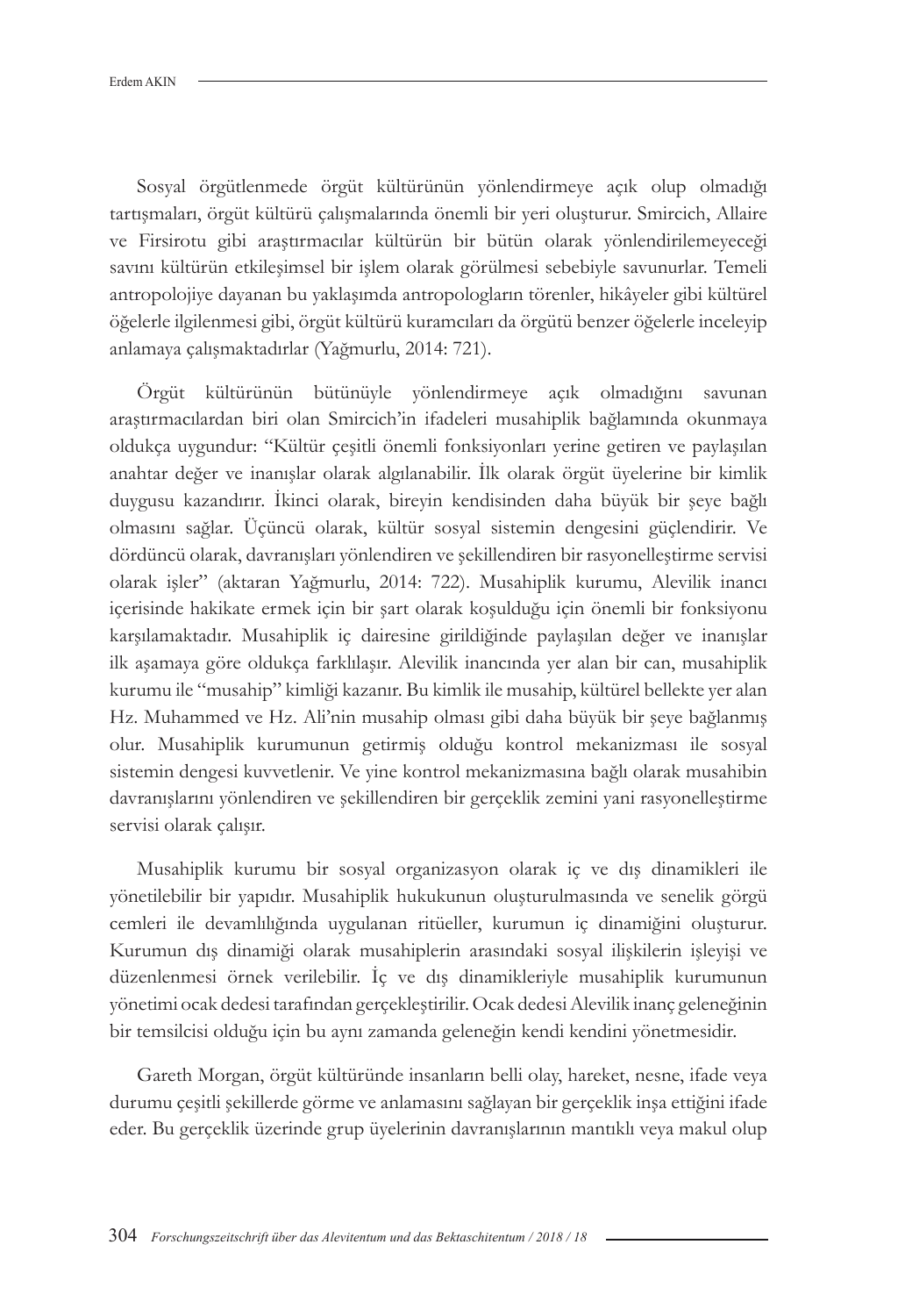olmadığı yorumu yapılabilir. Gerçeklik, sürekli ve aktif bir işlem olarak görüldüğü için gerçekliğin yaratılması sadece yönetimin bir işlevi olarak değil tüm üyelerin katkıda bulundukları bir süreç olarak görülür (Yağmurlu, 2014: 722).

Musahiplik kurumunun Alevi sosyal hayatı içerisindeki etki alanı ve birey-birey, birey-grup arasındaki ilişkilerdeki sağladığı denge, sosyal örgütlenme açısından incelenmesi gereken bir değerdir. Sosyal örgütlenme içerisinde yer alan grup üyelerinin kendilerini "öteki" olana karşı nasıl tanımladıkları ve kendi kültür dünyaları dışında kalan alanı algılayış biçimlerini örgüt kültürü belirler.

Sosyal örgütlenme ile kontrol mekanizması arasındaki ilişkide "mesaj" önemlidir. Sosyal örgütlenmenin bir gerçekliği olan ritüellerde sembolik dille aktarılan bir mesaj bulunur ve bu mesaj kontrol mekanizmasının temelini oluşturur. Ritüelin sahip olduğu sembolik dil, ödül-ceza bağlamında mesajı ileterek grup üyelerinin davranış ve tutumlarına kısıtlamalar getirir. Grup üyeleri kültürel bellekte yer edinmiş düşünce ve davranış kalıplarına yönlendirilir. Böylece üyelerin davranışları kontrol altında tutularak sosyal örgütlenmenin devamlılığı sağlanır. Ritüel, inanç dairesi içerisinde varlığını ve canlılığını (dinamizmini) devam ettirdiği sürece grup üyelerinin bu düşünce ve davranış kalıpları paralelinde hareket etmesi sağlanır. Ritüelin canlılığını ne derece koruduğuna bağlı olarak kontrol hali devam eder.

#### **Kültürel Bellek Aktarımında Musahiplik Kurumu**

Sosyal, toplumsal, kolektif, tarihsel vb. nitelendirmelerle çoğu zaman girift bir şekilde birbiri yerine kullanılan kültürel bellek kavramı, bireysel belleğin ötesinde üst bir alanı ifade eder. Kültürel bellek geçmişin belli noktalarına odaklandığından olduğu gibi kalmayarak anın bağlandığı sembolik figürlerde yoğunlaşır. Sembolik figürler bayram, festival, törenlerde içinde bulunulan durumu açıklayıcı niteliği olan hatırlama figürleridir (Assman, 2015: 60). Bu noktada Assman hatırlama figürlerinin dini anlamlarına odaklanır ve kültürel bellekte dinin etkisini vurgular.

Ritüellerin birer hatırlama figürleri olarak çalıştığını düşündüğümüzde Alevi-Bektaşi inanç dairesindeki musahiplik kurumunun oluşumunda ve devamlılığında gerçekleştirilen ritüellerin ne şekilde hatırlama figürü olarak çalıştığının ortaya konulması gerekir. Bütüncül olarak ele aldığımızda musahiplik kurumu, birçok ritüelin bir araya geldiği üst bir ritüelik davranış biçimidir. Musahiplik ritüelinin varlığının temeli hatırlama figürü olmasıdır. Musahipliğin kökeni tartışmalarında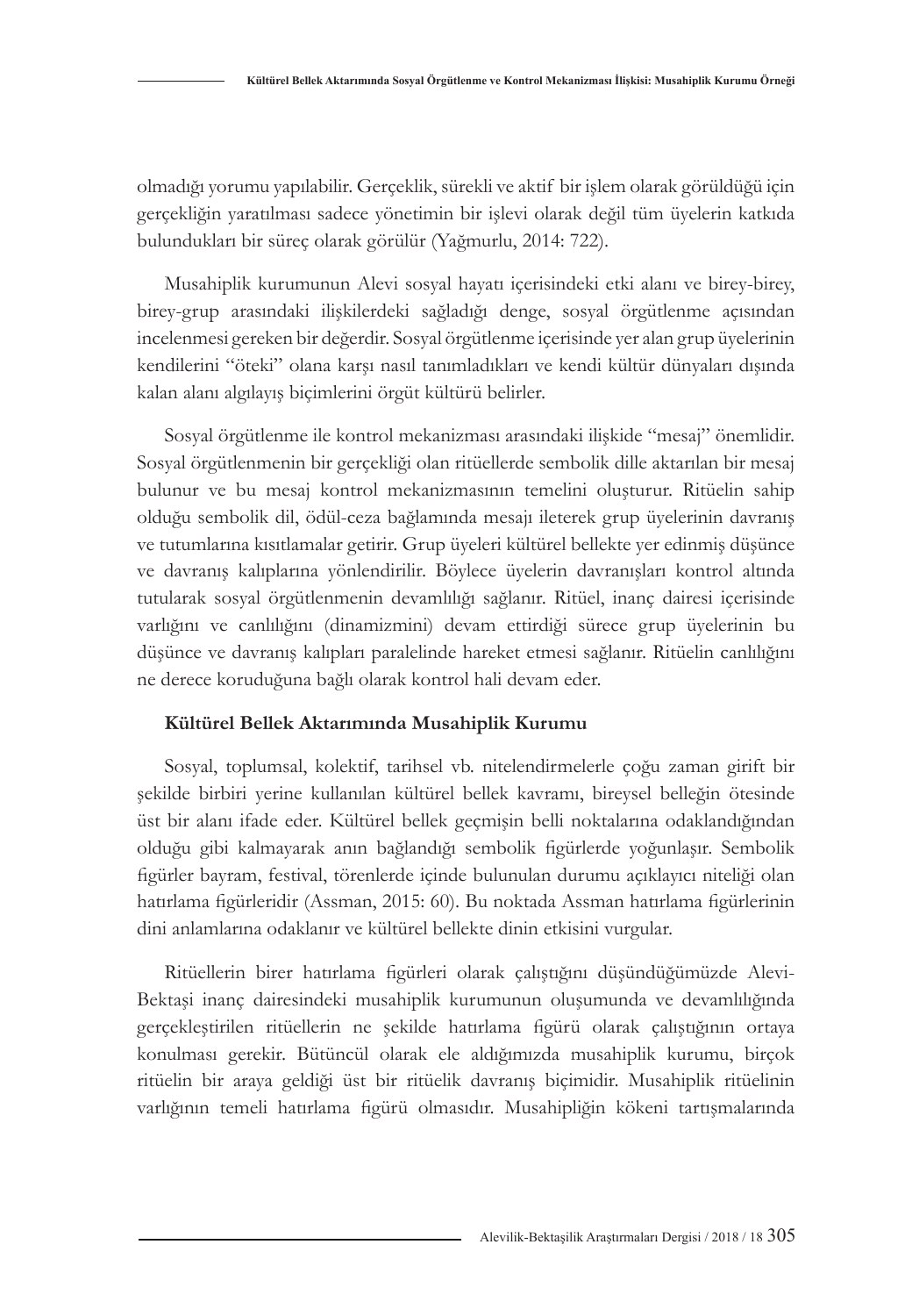bahsettiğimiz görüşlerden hareketle, musahiplik kurumunun musahip adayları için Hz. Muhammed, Hz. Ali ile ya da Türk kültür ekolojisinin köklerinde yer alan andalık geleneğini uygulamış atalarıyla o anda "bir" olma hâli olduğu söylenebilir.

Yazılı kültürün geç dönemde yer bulduğu ya da sözlü kültürün yazılı kültüre göre daha gelişmiş olduğu toplumlarda bellek aktarıcısı rolündeki kişilerin uzmanlaşmış olduğu görülür. Sosyal örgütlenme içerisinde uzun yıllar yer alan başta dede olmak üzere zâkir, rehber, musahip gibi grup üyelerinde bu uzmanlaşma görülür. Bu uzmanlaşma gelenek içerisindeki anlatının kelimesi kelimesine aktarımının üstlenilmesi ve başarılmasının zorluğuyla ilgilidir. Sözlü kültür içerisinde insan belleği, bir veri taşıyıcı unsuru olarak yazının bir ön biçimi niteliğindedir (Assman, 2015: 62- 63).

Kültürel kodlar bellekte anlatı, ritüel, müzik vb. formlarda depolanır. Kültürel bellekte anlatı boyutundaki geleneksel bilgi esnek bir yapıya (rivayet, varyant) sahiptir. Ritüelik bilgi aktarımında çok katı uygulanması gereken kuralların var olduğu görülür (Assman, 2015: 62-63). Hatayî'nin "musahibinden soğuyan musahibin aslı Muaviye'dir; musahibinden sözünü saklayan musahip, yüzü kara olarak cehenneme gider" (Temizkan, 2011: 338) rivayeti geleneksel bilginin kültürel bellekteki anlatı boyutu hali olurken, musahiplik ile kontrol mekanizması arasındaki ilişkiyi ortaya koyduğumuz bölümde verdiğimiz örneklerden biri olan yürek yeme ritüelinde süt ve bal ikram edilmesi musahiplerin temizlik ve saflığını, bal ise güzellik içerisindeki davranışlarını temsil ederek ikili ilişkilerin niteliğini ve aynı zamanda ritüelik boyutunu oluşturur.

Ritüelin anlam dünyasını oluşturan anlatılar rivayetler olabileceği gibi çoğu zaman mitik kökenli öykülerdir. Musahipliğin kökeni buyrukta aktarılan öyküler de dâhil olmak üzere erkan ağacı gibi ritüellerdeki tutum ve davranışların, ritüellerde kullanılan nesnelerin çoğu zaman mitik bir öyküsü vardır. Bu konuda Eliade'nin (2017: 87) "Tanrıların veya ataların her yaptıkları, dolayısıyla mitlerin onların yaratıcı etkinlikleri hakkında anlattıkları her şey kutsalın alanına dâhildir" şeklindeki ifadesi kutsal-mitik öykü-ritüel arasındaki ilişkiyi ortaya koyar.

Kültürel bellek içerisinde kuşaktan kuşağa aktarılarak gelen kodlar, bu mekanizma içerisinde işlevsel hale gelerek grup üyelerinin birbirlerine karşı sergiledikleri davranış ve tutumlarla somutlaşır. Grubun süreç içerisinde varlığını koruyabilmesi ve sosyal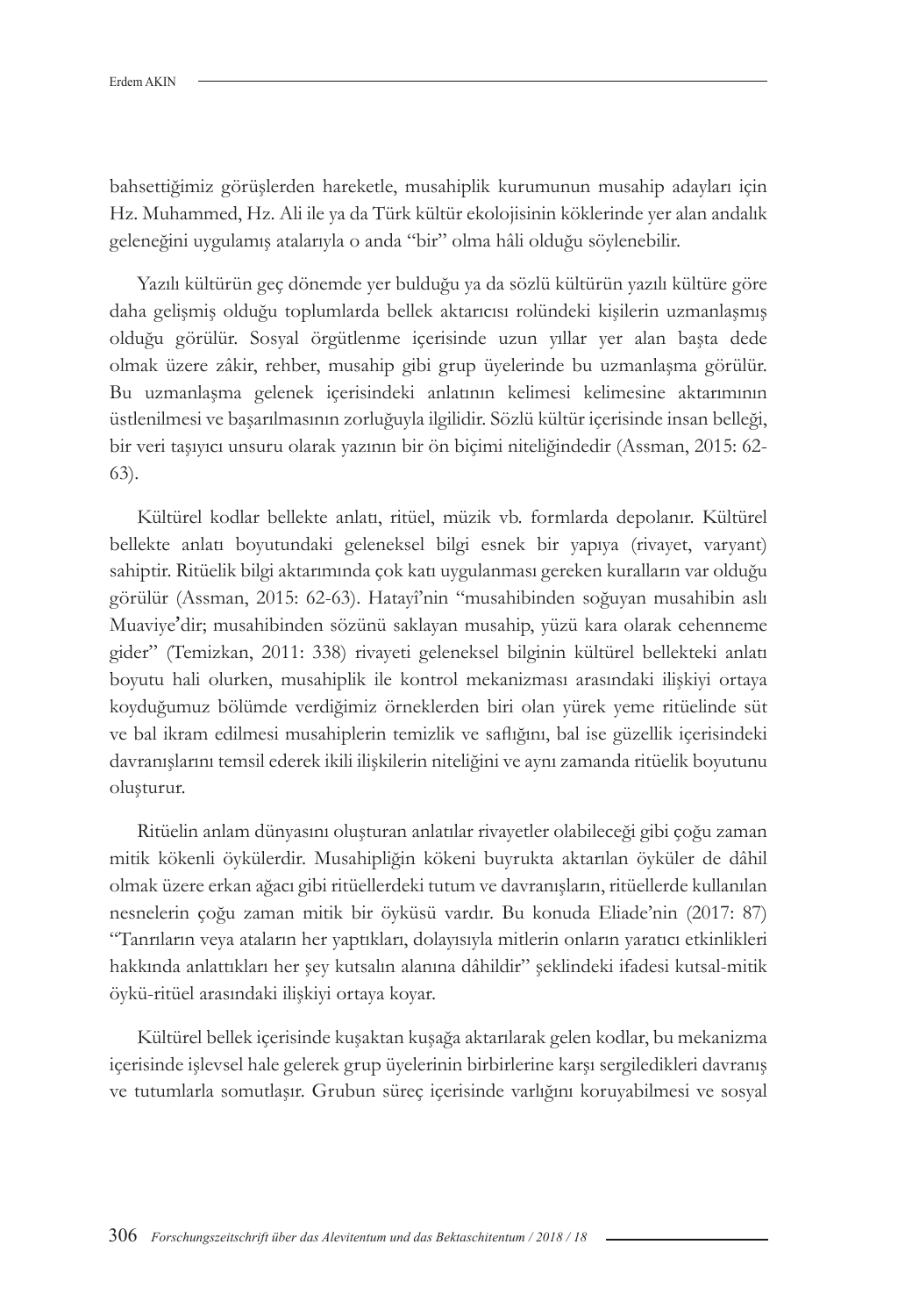örgütlenme dinamiklerinin sağlıklı bir şekilde çalışabilmesi kültürel belleğin aktarımı ile gerçekleştirilebilir. Bu sebeple sosyal örgütlerin kontrol mekanizmasına sahip olması hayatî bir önem arz eder.

Kültürel bellek kültürel kimliğin şekillenmesine, temellendirilmesine yardımcı olur. Cem sırasında sergilenen ritüelik davranışlar ile kişi günlük yaşamından sıyrılarak törensel bir iletişim sayesinde bireyin yaşamına ululuk katar (Assman, 2015: 61). Kültürel bellekte yer alan geleneksel bilgi ile örgütün önündeki sorunların çözümü, dolayısıyla sosyal örgütün çözülmesinin engellenmesi amaçlanır. Kültürel bellek gruba aidiyeti güçlendirir.

Kültürel bellek ile musahiplik kurumunun etkileşim içerisinde olduğu bir gerçektir. Kültürel bellek daha üst bir yapı olarak barındırdığı geleneksel bilgi ile musahiplik kurumunun oluşturulması ve devamlılığında kilit roldedir. Musahiplik kurumu ise grup üyelerinin musahipliğin gereklerini yerine getirmeleri halinde, onlara daha üst bir dairede daha yoğun bir geleneksel bilgi ile donanmalarına imkân tanır. Tam tersi şekilde musahip iken musahipliğin gereklerine uygun davranmayarak düşkün durumuna düşen bir kişi dede yetkisi ile ceme alınmaz. Kişi yasaklama ve engelleme ile karşı karşıya kaldığından sosyal örgütün dışına itilir ve kültürel bellekle etkileşim halinde olamayacağından kültürel kodlardan mahrum kalarak süreç içerisinde "öteki" konumuna düşer.

Cem sırasında mekâna ve zamana ait unsurlar kültürel belleği şekillendirir. Musahipler arasında yılın belli zamanlarında musahiplik bağının canlı tutulması amacıyla gerçekleştirilen görgü cemi ise kültürel belleğin bir zamana bağlı olarak periyodik yapısını oluşturmaktadır. Mekâna ait unsurları ise görsel ve işitsel unsurlar olarak sınıflandırmak mümkündür. Mekânda yer alan dekoratif unsurlar ve dans figürleri görsel unsurlar iken, cem sırasında gerçekleştirilen müzik ise işitsel unsuru oluşturmaktadır.

Kültürel bellek ile toplumsal kontrol arasındaki ilişkide kontrol mekanizmasının araçları olan uyma ve sapma davranışlarına karşı ödüllendirme ve ceza unsurlarının kültürel bellek aracılığıyla anlatılarda ve ritüellerde ifade edildiğini görmekteyiz. Musahiplik kurumu bağlamında ise kültürel belleğin ritüelik boyutunun daha öne çıktığı söylenebilir.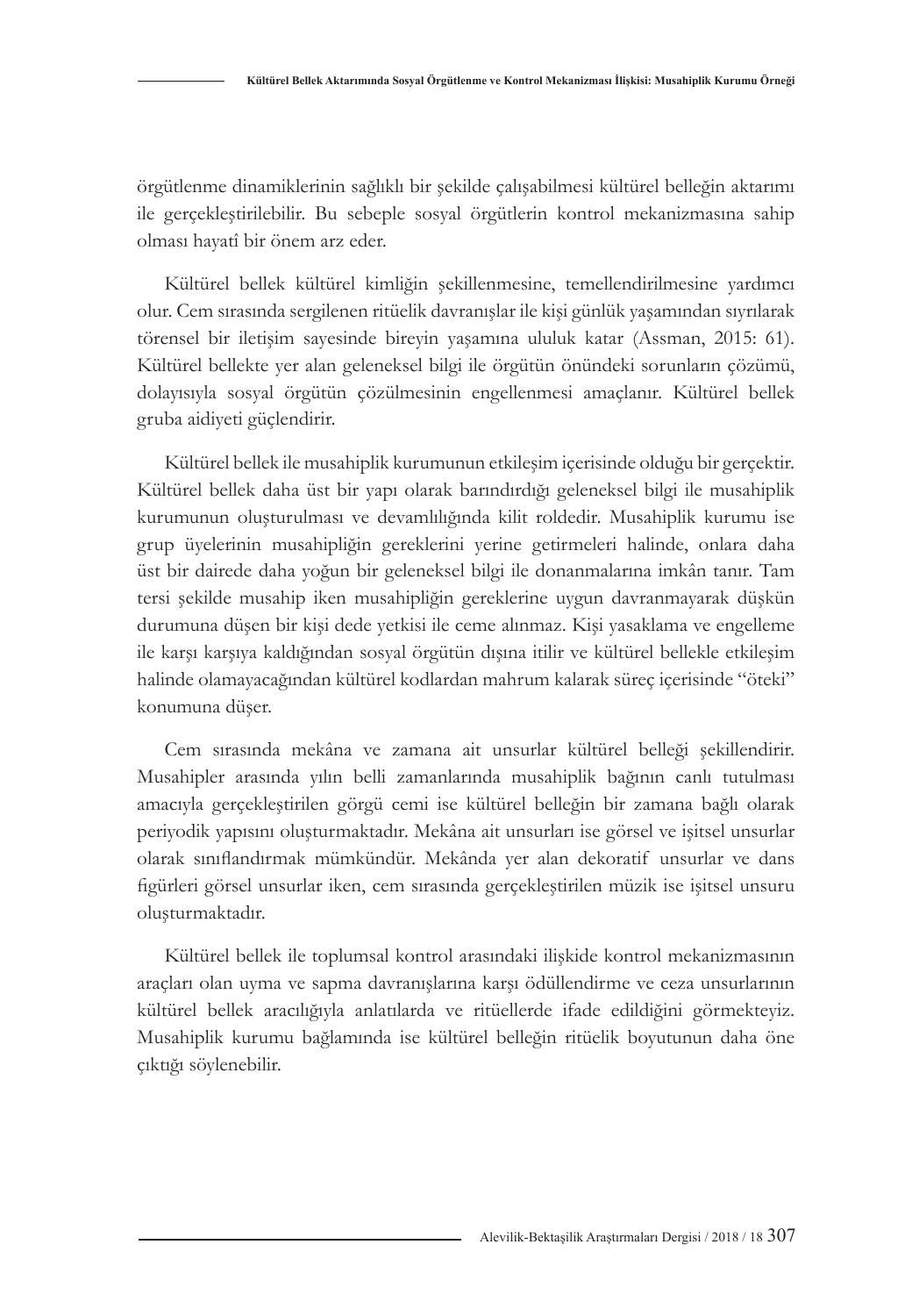#### **Kontrol Mekanizmasını Sağlaması Açısından Musahiplik Kurumu**

Bireyler, tarih boyunca ilişkilerini düzenlerken en basit düzeyde bir etkileşim sürecinde dahi çeşitli normlara ihtiyaç duymuşlardır. Sözlü gelenek içerisinde teşekkül etmiş adet, teamül, gelenek görenek vb. şeklindeki normlar yazılı hukuk kurallarına da kaynaklık eder. Çağların süzgecinden geçerek günümüze kadar gelen, örf, adet, gelenek, görenek, yaptırımlar en genel anlamda töre başlığı altında toplanabilir. Töreler sadece bireylere değil toplumların davranışlarına da yön verir. Bu normlar çeşitli sebeplerden dolayı zamanla yumuşar, gelişir veya değişir (Artun, 2010: 127).

Sosyal normların ortak ve belirgin özelliği yaptırımlardır. Yaptırımlar sosyal denetimi sağlamak için bireylerin, grupların, cemaatlerin ve topluluğun üzerindeki zorlayıcı, kınayıcı ya da özendirici ve ödüllendirici tepkilerini ve baskılarını işletir (Örnek, 2000: 121). Normlar, taraflar arasındaki sorunların çözümü için oradadır ve toplumsal kurumlardan başlayarak sosyal örgütler ve son olarak bireyler arasındaki ilişkileri ve sosyal örgütün hafızasına bağlı olarak en küçük ayrıntıyı dahi düzenleyebilir.

Toplumsal normların kontrol gücü kişinin yaşı, cinsiyeti, statüsü ve kendini gerçekleştirme düzeyine bağlı olarak değişir. Norm kontrol gücü sosyal örgütte saydığımız değişkenlerden dolayı değişirken tarihsel süreç içerisinde de farklılık gösterebilir. Normların kontrol gücü değişmezlik dereceleri ile doğru orantılıdır. Normlar, toplumsal yaşamdaki düzenin en önemli göstergesi iken sapma ve uyma davranışlarının da yegâne belirleyicisidir. (İçli ve Burcu, 1993: 44). Kontrol mekanizması ise olması muhtemel sapma davranışlarına karşı harekete geçirilen bir sistemdir (Eserpek, 1979: 160). Kısaca, toplumda düzenin yerleşmesini sağlayan sistem kontrol mekanizmasıdır. Musahipler birbirlerinin sergilemiş oldukları bütün davranışlardan sorumlu olduklarından özellikle bir sapma davranışın gerçekleşme olasılığı düşüktür. Bu özelliğiyle musahiplik kurumu, kontrol mekanizmasına katkı sunduğu toplumsal dokuyu güçlendirir (Yıldız, 2004: 238).

Sosyal kontrol mekanizması musahiplik kurumunu enformel ve formel düzeyde etkiler. Yazılı norm kaynakları olan buyruklardan en geniş anlamda kabul gören İmam Cafer Sadık'a ait olan buyruktur. Aleviliğin genel ahlak kurallarından başlanılarak inanç, ibadet biçimleri, ritüeller vb. konular bu buyrukta aktarılan konulardır. Alevi inanç dairesini bir sosyal örgütlenme olarak ele aldığımızda buyruklar yazılı kurallar olup inanç dairesindeki ilkeleri belirlemektedir.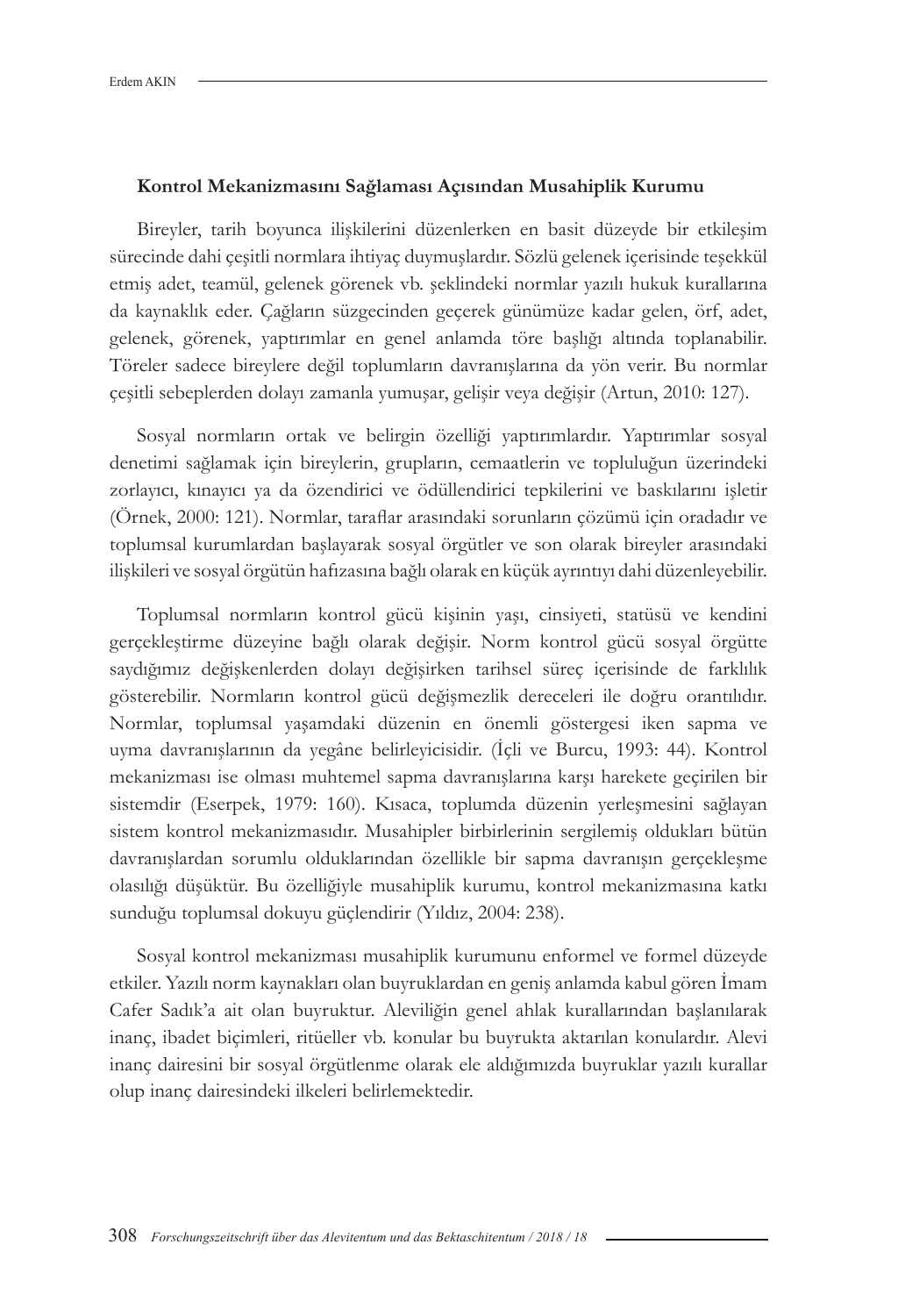Buyruklarda musahiplerin birbirlerine nasıl davranması gerektiğiyle ilgili normlar kontrol mekanizmasının formel yönünü oluştursa da normların sınırlarının net bir şekilde çizilmemesi ve özellikle musahiplik kurumunda musahiplik olunurken hizmetlerin yöreden yöreye farklılık göstermesi enformel yönün daha yoğun olduğunu göstermektedir. Musahiplerin birbirleriyle ve birbirlerinin eşleriyle olan ilişkileri çoğu zaman duygusal yoğunlukta yani birincil düzeydedir.

Alevi inanç dairesindeki ibadetler cem ritüeli üzerinde şekillenir. Çeşitli hizmet sayılarından oluşan cem ritüeli, hizmetlerin belli bir sıraya göre gerçekleştirilmesiyle oluşur. Bireyler arasında musahiplik kurabilmenin temel şartı olan Musahip Kurbanı Cemi de musahip olma hizmeti ritüelinin merkezinde gerçekleştirilir (Ersal, 2011: 1089).

Ocaktan ocağa çeşitli farklılıklar gösteren musahiplik kurumunu oluşturulan ritüeller sembolik anlamlar barındırmaktadır. Burada çeşitli yöreler temel alınarak yapılan musahiplik çalışmalarından (Ersal, 2011, 2013; Akın, 2017; Gündüz, 2018) tespit edilen ritüellerin sahip olduğu sembolik anlamlarla, grup üyeleri arasında nasıl bir kontrol sağladığı üzerinde durulacaktır. Çalışmada kontrol mekanizmasına katkı sunan ritüellere odaklanılmıştır.

Musahiplik yoluna girme aşamasında ilk uygulanan ritüel, dolu değişme ritüelidir. Bu ritüel "dualanma", "sözlülük", "nişanlanma" gibi çeşitli adlandırmalara sahiptir (Akın, 2017: 254). Bu ritüel, kontrol haline giriş durumu olarak düşünülebilir. Çünkü bu aşamada musahip olacak kişiler birbirlerini tanımaya çalışarak çeşitli yönlerden sınarlar. Enformel kontrol halinin duygusal yoğunluğu yüksek, yüz yüze gerçekleştiğini düşündüğümüzde bu ritüel mekanizmanın ilk aşamasıdır. Mekanizmanın otoritesini ocak dedesi oluştururken, dedenin musahip olacak kişileri diğer grup üyelerine sormasıyla bir yönü daha oluşmuş olur.

Kuşanma ritüelinde rehber, musahip olacak grup üyelerini meydana getirerek dört kapıyı selamlar ve dededen rızalık ister. Dede, rızalık verirken sırasıyla Hak, Muhammed, Ali, Oniki İmam, Ehlibeyt ve cemaat rızasını vurgular (Akın, 2017: 255). Cemaatin dışında kalan kontrol mekanizmasının bir yönünü oluşturan unsurlar, kültürel bellekte var olan ve anlatılar yoluyla canlılığını koruyan soyut unsurlar iken, cemaat kontrol mekanizmasının somut unsurudur.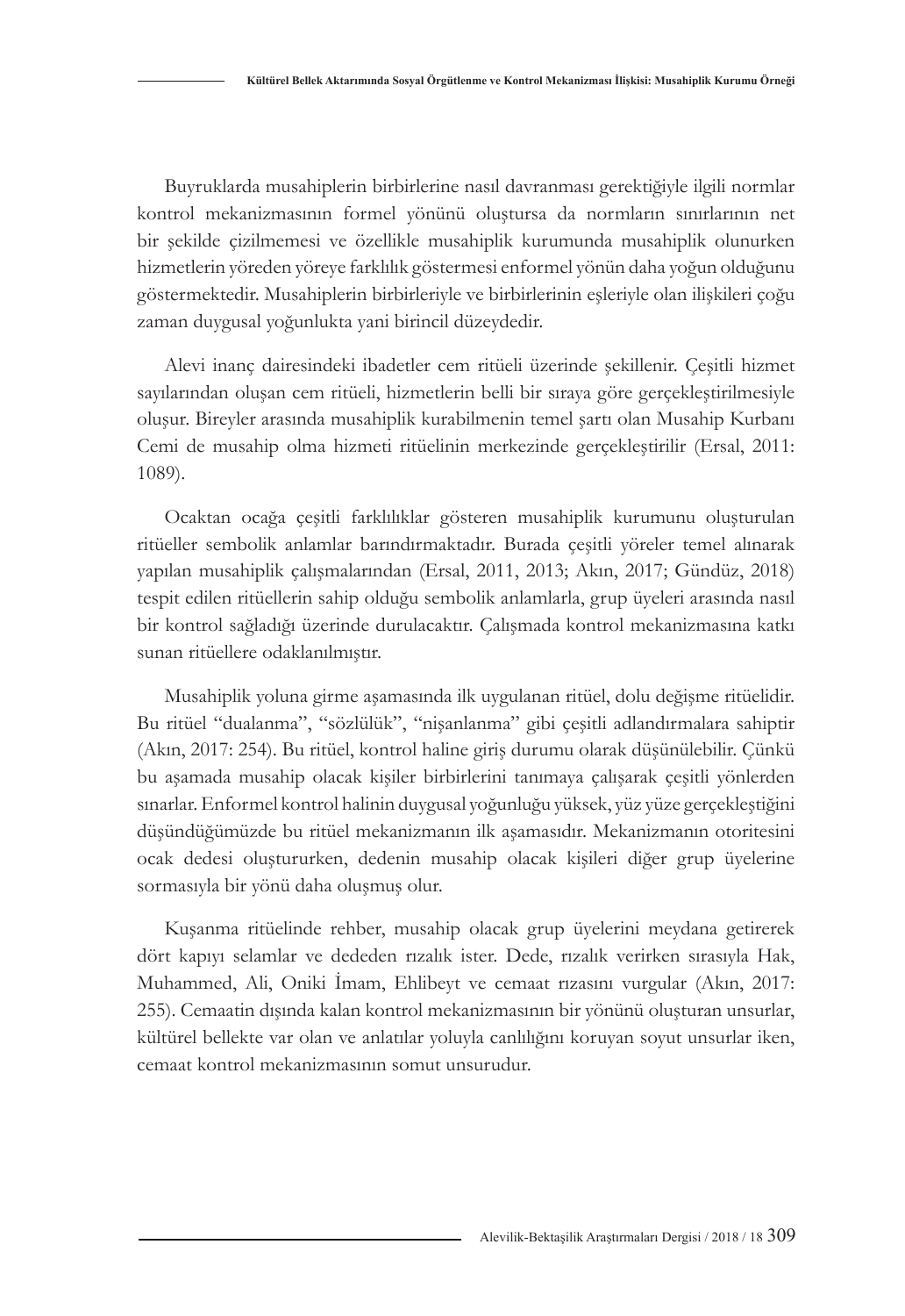"Saki dolu hizmeti"nde2 sakinin dağıttığı dolu eşliğinde musahip olacak kişiler, dedenin karşısında dolu değişir, içerler (Akın, 2017: 256). Bu pratiğin kökleri and içme ritüeline kadar götürebilir. Bir otorite karşısında (dede), cemaatin gözetiminde grup üyeleri dolu değişerek kontrol halini pekiştirmiş olurlar.

Kuzu tutma ritüelinde musahiplik adayı kişiler, yedi yıl boyunca bir kuzuyu beraber yetiştirirler. Kurbanlık kuzu, kişilerin birbirlerine bağlılığının sembolü olduğu için söz konusu süre boyunca kurbanlık kuzunun başına herhangi bir şey gelmemelidir (Akın, 2017: 259). Bu kurban bir anlamda musahip olacak kişiler için bir sınav niteliğindedir. Kurbanlık kuzunun başına bir şey gelme durumunda musahip adaylarının her ikisi de başarısız sayılacağı için kişilerin birbirlerinin davranışları üzerinde kontrol hali mevcuttur. Aynı şekilde mürebbi tutma ritüelinde, mürebbi yedi yıllık sürede musahip adaylarına musahiplik kurumunun normları hakkında bilgiler vererek kontrol mekanizmasının işleyişini sağlar. Yapılacak en ufak bir sapma davranışında mürebbi de sorumlu olacağı için musahiplik kurumunun oluşmasında önemli bir roldedir. Musahiplik kurbanı cemi öncesi bir diğer önemli kontrol noktası rehberdir. Rehberin yedi yıllık sürecin başarılı bir şekilde sonlandırıldığını tasdik etmesi gerekir.

 Musahip Kurbanı Cemi'nin dışarı hizmetlerinden peyik hizmeti, civar köylerdeki halka cemin yapılacağı yer ve zaman bilgisinin ulaştırılması hizmetidir. Haftalar öncesinden cemin yapılacağa zamana kadar periyodik aralıklarla gerçekleştirildiğinden ritüelik niteliktedir (Akın, 2017: 261). Bir davet niteliğinde olan peyik hizmeti, musahiplik bağı oluşturulurken dededen sonra bir diğer onay mercii olan musahipli canların bir araya getirilmesi açısından önemlidir. Kontrol mekanizmasında kontrol işlevi olan unsurların fazlalığı sapma davranışlarını engelleyerek, hedef tutum ve davranışlara ulaşmaya yardımcı olacaktır.

Musahip Kurbanı Cemi'nin dışarı hizmetlerinden olan bir diğer önemli ritüel, "rızalık alma"dır. Musahip Kurbanı Cemi'nin sabahında veya bir gün öncesinde annebaba, akraba ve bütün komşuların rızasını almayı içerir (Akın, 2017: 261-262). Alevi toplum yapısında her birey musahip olabilmek için rızalık ritüelini yerine getireceğini bildiği için sonradan rızalık alamamasına sebep olacak yanlış bir davranış içerisinde bulunmaz. Dolayısıyla bu ritüel dahi tek başına güçlü bir kontrol mekanizması sağlamaktadır. Aynı şekilde musahip olacak kişilerin sorgu sualden geçirilme

<sup>2</sup> Alevi inanç sisteminde "dem" (dolu) hizmeti ve "dem kültü" hakkında ayrıntılı bilgi için bk. Ersal, 2016b: 127-173.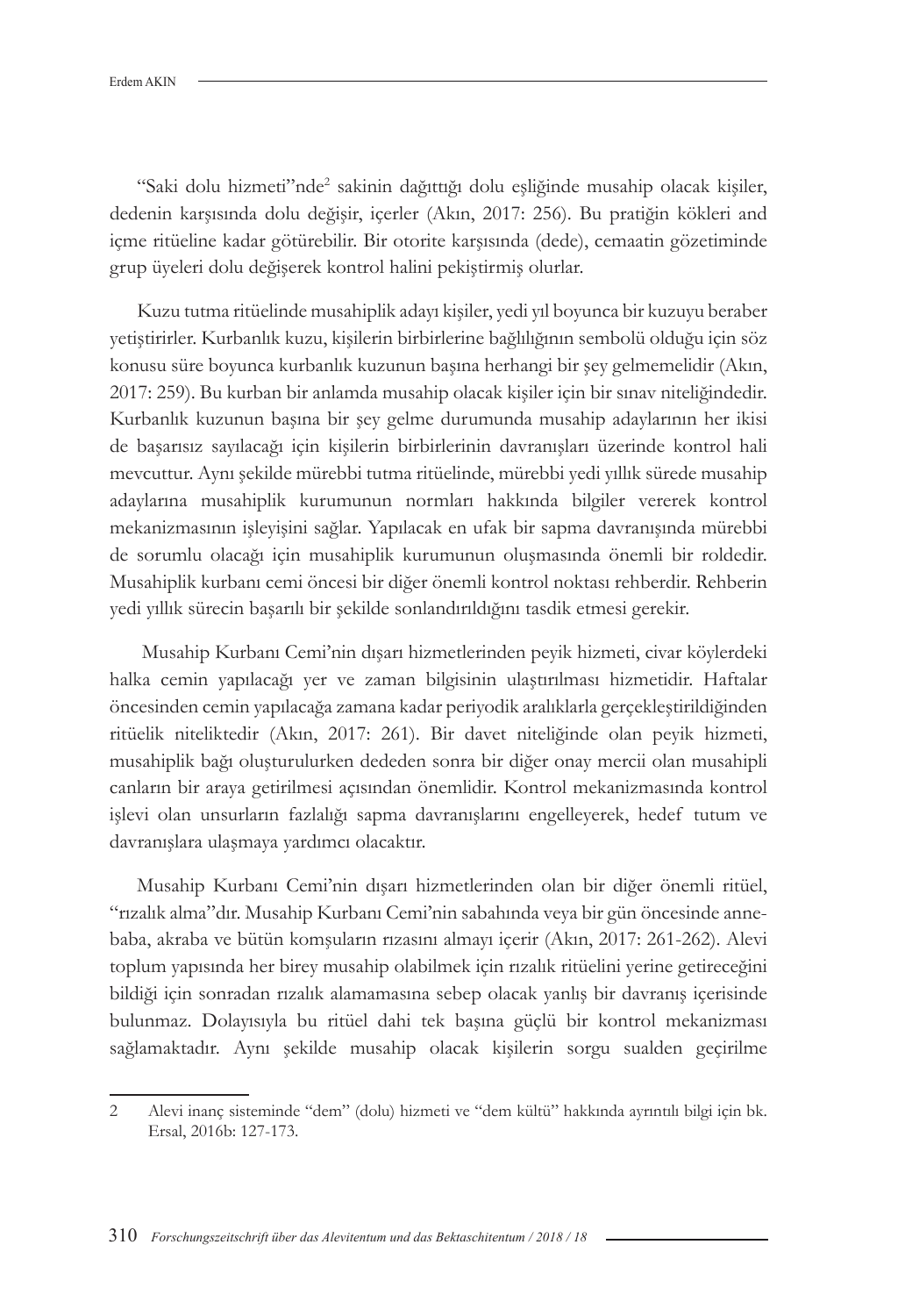ritüelinde de musahip adaylarının diğer canlardan, canların musahip adaylarından razı olup olmadığı sorgulanır. Bu ritüelde rızalık alma dedenin yönetiminde cemaatin huzurunda gerçekleştiği için daha önce bahsettiğimiz ritüele göre etki alanının daha kuvvetli olacağı söylenebilir. Bu ritüel esnasında dedenin musahip adaylarına "Bundan sonra, birinizin yaptığından diğeriniz de sorumlu olacaksınız. Bir gün doğumundan öbür gün doğumuna birbirinizi görmeden gün geçirmeyecek, temmuz sıcağında bir mendil yıkanıp kuruyana kadar küsülü kalmayacaksınız. Allah muhafaza, bu mendil kuruyuncaya dek küsülü kalırsanız derdinize derman yoktur bilesiniz" (Akın, 2016: 286) şeklindeki öğütleri musahiplerin ikili ilişkilerinde çizgileri belirlemesi açısından kültürel bellekteki normlar niteliğindedir.

 "Aşk ola" tabiri imtihanın başlayacağını, dedenin birazdan sorguya geçeceğine ifade eder. Bu sorgu sadece cemlerde değil herhangi bir ortamda dedenin "aşk ola" demesiyle talip dedeye teslimiyet mahiyetinde hemen yere secde ederek sorguya hazır olduğunu bildirir. Dedenin "dilli başlı olun" demesiyle talip "başkaldırır". Sorguya başlanır (Ersal, 2011: 1097). "Aşk Ola" ritüelinde talip, her an dede tarafından sorguya çekilebileceğini bildiği için davranış ve tutumlarını sürekli kontrol edici bir tavırla düzenlemek durumundadır.

Akşam Sofrası Kurbanı Hizmeti'nde musahip sahibi olmayan kişiler Musahip Kurbanı Cemi'ne giremeyeceği dolayısıyla musahip kurbanı lokmasından yiyemeyeceği için onlara ayrı bir lokma hazırlanır (Akın, 2017: 261-262). Alevi inanç sisteminin iç dairesini oluşturan musahiplik kurumunun Alevilik toplumunda esas teşkil ettiğini daha önce ifade etmiştik. Musahibi olmayan kişilere karşı yapılan bu ayrı tutum, onların musahip sahibi olma isteğini arttırıcı gizli işleve sahip olabilir. Dolayısıyla bu ritüelik tutumun kişileri musahip sahibi olmaya, dolayısıyla bir kontrol durumu içerisinde olmaya teşvik ettiği söylenebilir.

Abdest köken itibariyle su kültüne dayanan bir çeşit arınma ritüelidir. Musahiplik kurumunda yer alan tarikat abdesti, uygulanış itibariyle herkesin vakıf olduğu abdest olsa da, barındırdığı sembolik anlamlar sebebiyle genel etik davranış kalıplarına uygun, istendik davranışları hedefleyen ve sapma davranışlarını engelleyici rolde derin anlamlar içerir. "Elini, ağzını, burnunu, yüzünü, ayaklarını yıkayan ve başını mesheden can; eliyle koymadığını almayacağına, ağzıyla kem söz demeyeceğine, yüzünü Hakk'tan başkasına çevirmeyeceğine, eşine ve aşına sadık olacağına, yoldan dönmeyeceğine ve kimsenin gıyabında kötü düşünmeyeceğine söz vererek tarikat abdesti almış olur" (Akın, 2017: 266). Bir diğer arınma ritüeli Erkân – Tarik Suyu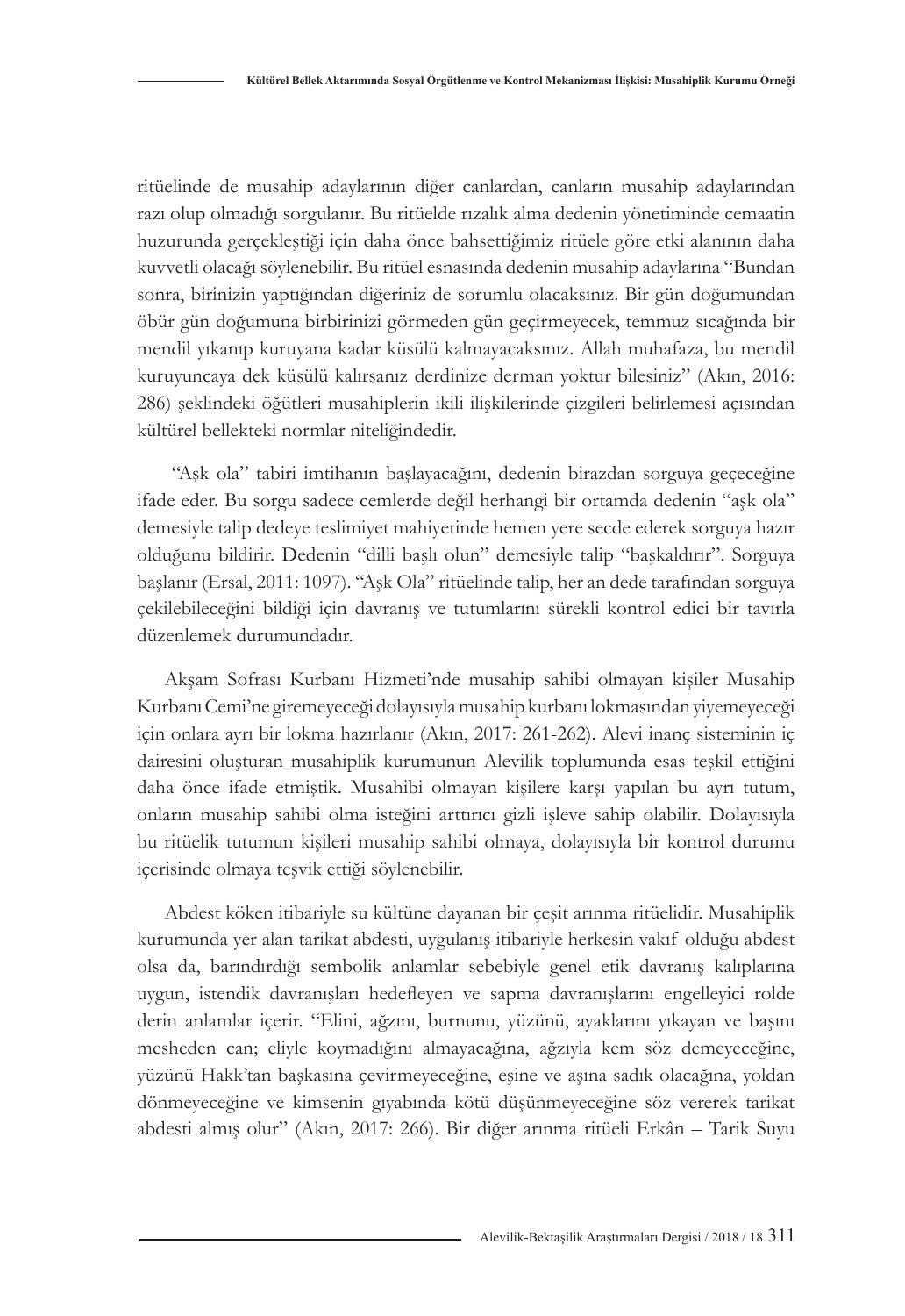ritüelidir. Bu ritüelde Erkân ağacının kutsallığı ile su bir araya getirilir. Dede, erkan ağacının ucunu ıslatır. Bir avuç suyu ortalığa saçtıktan sonra rehberden başlanılarak talipler yüzlerine sürerler (Ersal, 2011: 1102). Bir başka ritüelde Tarık'ın yıkandığı suyu musahipler aynı bardaktan elden ele içerler. Cemin sonunda Tarık'ın suyu, ceme gelenlere dağıtılır. Bu ritüel köken itibariyle Hz. Muhammed'in bir üzüm tanesinden dolu yaparak orada olanlara dağıtması ve esrimenin gerçekleştiği anlatıya dayandırılır (Gündüz, 2018: 60).

Musahip Kurbanı ritüelini inanç dairesi içerisinde özellikle anlamlı kılan sadece bu hizmetin cemde gerçekleştirilmesidir. Ayrıca bu kurban İsmail Kurbanı olarak adlandırılır (Akın, 2017: 273). Kurbanın bu şekilde adlandırılması ile Hz. İbrahim ve Hz. İsmail kıssasının anlam dünyasına girilmiş olunur. Musahip Kurbanı ile musahipler arasında oluşturulan bağ, dolayısıyla kontrol hali, Hz. İbrahim sadakati, Hz. İsmail teslimiyeti gibi idealize edilmiş örneklere sahip olur. Bu anlatı aracılığıyla musahipler arasındaki sosyal ilişkiler betimlenir. Musahiplik kurumu içerisinde yer alan bir diğer kurban çeşidi ise Cebrail Kurbanı'dır. Horoz veya tavuk iki ayaklı kurban Cebrail olarak adlandırılır. Musahip kurbanı müminin miracı olarak bilinir. Cebrail, Miraç hadisesinde Hz. Muhammed'e rehberlik ettiği için bu ritüelde Cebrail adına da bir kurban sunulur (Ersal, 2011: 1093). Musahipler bu dünyada ve ahirette birbirlerinin rehberleri konumlarında oldukları için bu kurban aracılığıyla musahibinin her hareketine rehber olma durumu da kutsanmış olur.

Musahip Kurbanı Hakkı'nda (Zâkirlik Hizmeti)<sup>3</sup> esas olan Zakir ve sofuların deme ve "kurban düvaz imamı" okurken kurbanın bir işaret (meleme, silkinme, işeme vb.) göstermesidir (Akın, 2017: 273). Musahiplik kurumu üzerinde şekillenecek kontrol mekanizmasının merkezinde dedenin olduğu ifade edilmiştir. Bu mekanizmanın diğer unsurları; cemaat ve ritüelle harmanlanmış şekilde anlatılar aracılığıyla bellekte yer edinen kutsal şahsiyet ve kutsal unsurlardır. Musahip Kurbanı ritüelinde, kontrol mekanizmasına bir unsur olarak kurbanın deme ve düvaz boyunca sıra dışı bir davranış göstermesi eklenir. Ritüel içerisinde, kutsal sayılabilecek metinlerin okunduğu sırada kurbanın böyle bir işaret vermesi, oluşturulacak kurumun meşrutiyetini arttırmış olur. Kurum üzerinde şekillenecek sosyal ilişkiler kutsanmış olduğu için geleneğe aksi bir davranış kutsalın göz ardı edilmesi olacağından sapma davranışı terk edilmiş olur.

<sup>3</sup> Alevi cem ritüellerinde "hizmet hakkı" ve "zâkir" kavramları hakkında ayrıntılı için bk. Ersal, 2009: 188-205; Coşkun Çıblak, 2014; Akın, 2016a: 7-26; Akın, 2016b: 100-115; Duymaz vd. 2011, 41-58; Erdem, 2010: 211-225; Özdemir, 2016.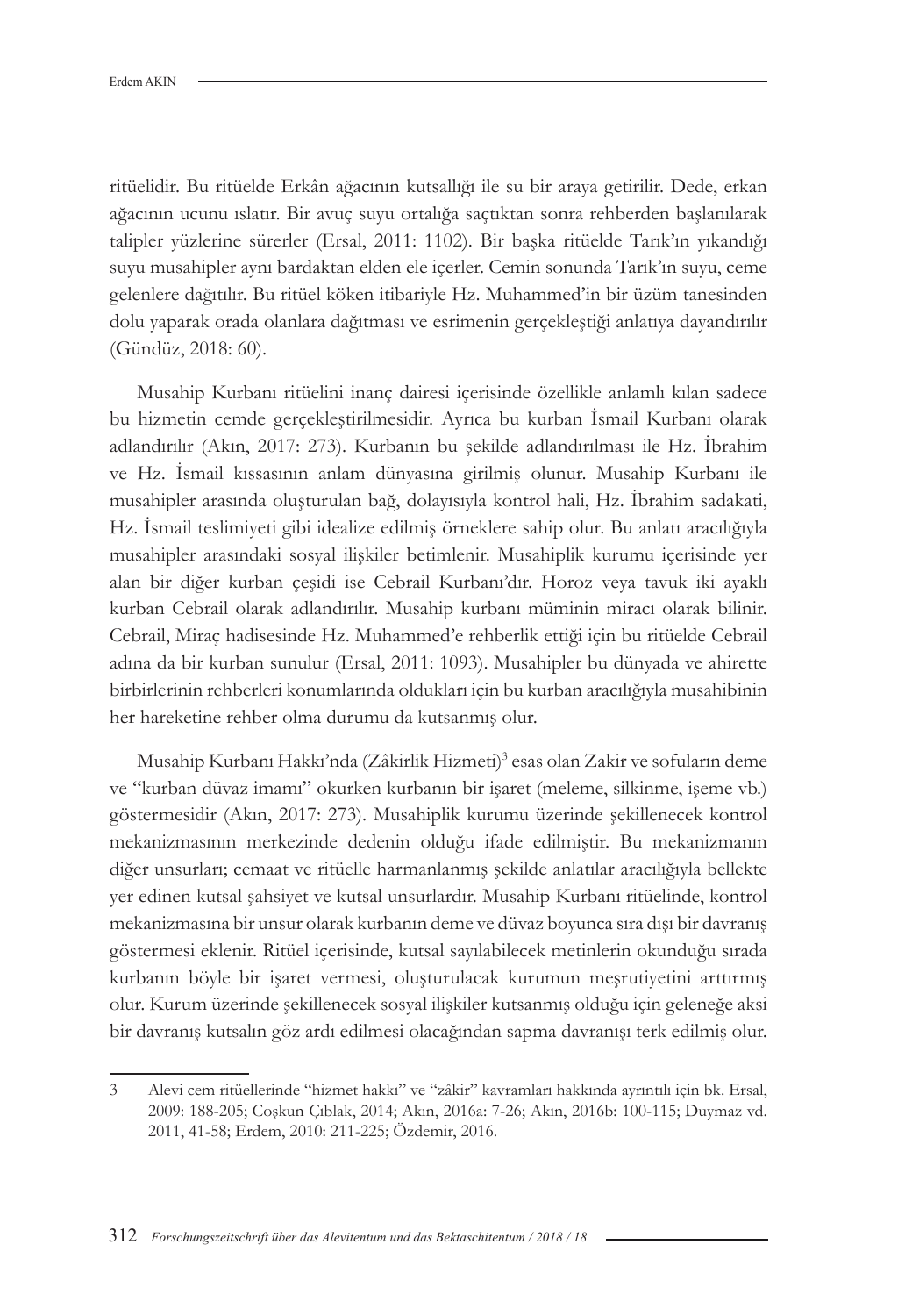Böyle bir ritüel sonucunda oluşturulacak kontrol mekanizması normlarının nitelik itibariyle oldukça teşvik edici veya caydırıcı şekilde çalışacağı söylenebilir.

Musahip Kurbanın tığlanması ritüelinde esas olan ritüel boyunca kurbanın bıçak sürtülmeden, incitilmeden, zedelenmeden hassas bir şekilde yüzülüp organlarının çıkarılmasıdır (Akın, 2017: 278). Şüphesiz böylesi bir yaklaşımda kurban ile musahip adayları arasında kurulan anlamsal ilişki önemlidir. Şöyle ki, kurban musahip adayları için musahiplik yolunda can vermiş olur. Böylece musahip adaylarının ölümünü sembolize eder. Musahiplik yolunda can verme sembolünün, kurumdaki normların etkinlik derecesini ve işleyişini güçlendirerek, sosyal kontrol mekanizmasına katkı yaptığı söylenebilir. Tahtacı Alevileri arasında ise kurban, dede veya musahipli kişiler tarafından okunmuş bir bıçakla kesilir. Kurban kesimine başlamadan önce çeşitli hazırlıklar yapmak gerekir. Kişi kurban keserken beline kement, başına da şapka ya da başlık geçirir ve çorabını çıkararak abdest alır (Bulut ve Bal, 2015: 93).

Erkâna yatma ritüelinde musahip adayları, belirli bir diziliş kuralı ile üzerlerinde hiç açık yer kalmayacak şekilde, hakikat kefeni altına yatarlar. Bu ritüelde "Erkan ağacı" olarak adlandırılan kutsal ağaç/değnek, ritüelin bir parçasıdır (Akın, 2017: 287-288). Kutsal kabul edilen "erkân çubuğu"nun kınından çıkarılması için kurban kesilmesi gerekir. Erkan ağacının kutsallığı ile şu anlatı aktarılır: "Hz. Muhammed, Biât-ı Rıdvan'da biat alırken Tuğba ağacının dalı olduğuna inanılan bir dalı biat edenlerin sırtlarına sürtmüştür. İnanç zümresinin bazı fertleri bu dalın Tuğba ağacından kopup geldiğini ifade ederler" (Ersal, 2011: 1095-1101).

Musahip adaylarının üzerine serilen kumaşın hakikat kefeni olarak adlandırılması ve ayrıca kefenin altındaki yatış pozisyonu ölüme gönderme içermektedir. Bir diğer adlandırma şekli olan ihram ise erkâna yatmanın manevi bir hac yolculuğu olmasıyla ilgilidir (Ersal, 2011: 1098). Hac vazifesi, ziyaret edilen kutsal mekân sonrasında mevcut günahların silindiği düşüncesi itibariyle bir çeşit ölme durumudur. Hac vazifesi sonucunda kişi dünyaya yeni gelmiş gibi olduğu için bir çeşit diriliş yaşamış olmaktadır.

Bir diriliş halinin sembolü olan erkâna yatma ritüelinde musahipler yeniden doğmuş gibidirler. Yeni bir başlangıcın ifadesi olan bu ritüel ile musahipler bu andan itibaren birbirlerinin hareketleri üzerinde güçlü bir kontrole sahiptirler. Artık birleşmiş, bütünleşmiş dolayısıyla aynı dereceye gelmiş oldukları için bellekte var olan normlar, her biri için aynı caydırma ve teşvik etme gücüne sahiptir. Bu ritüelin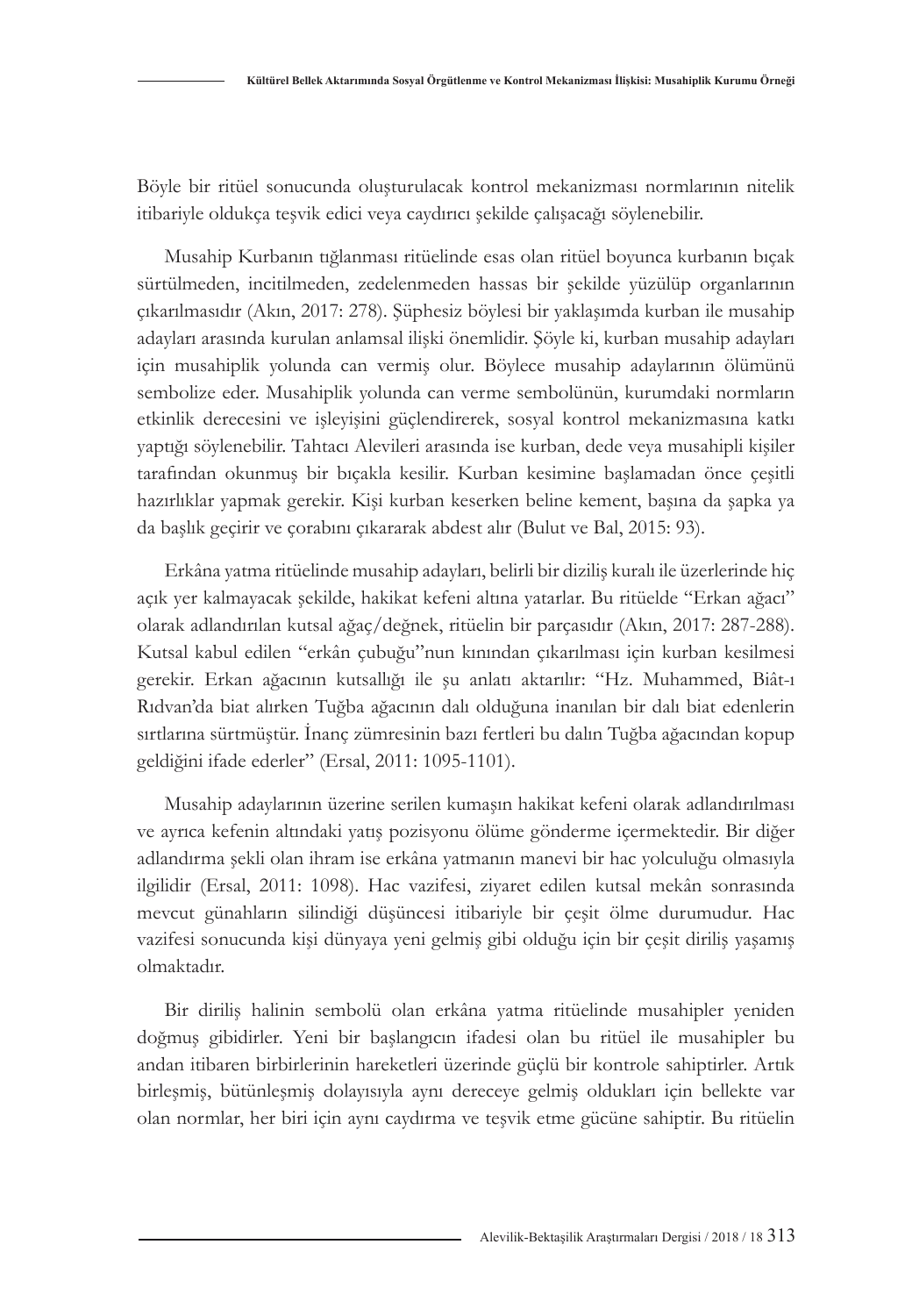devamı niteliğindeki erkân çalma ritüelinde kutsal erkân ağacı, dede tarafından sırasıyla canların başlarına, bellerine ve ayaklarına dokundurulur. Erkan ağacının her bir dokunduruluşu canların başlarının, bellerinin ve ayaklarının yola bağlı kalacağını sembolize eder (Akın, 2017: 291). Başın yolda olması canın düşünce itibariyle musahipliğin gereklerini yerine getireceği, belin yolda olması soy olarak musahiplik yolunda olacağı ve son olarak ayakların yolda olması her yıl yapılan görgü cemlerine katılacağı şeklinde yorumlanabilir. Bazı yörelerde ise erkân vurma ritüelinde dede, musahip adayının etrafında üç defa dolaştıktan sonra başına erkânla dokunarak on iki defa On İki İmamın adını söyler (Ersal, 2011, 1101). Erkan vurma ritüelinde On İki İmam'ın adlarının okunması ise ritüel esasındaki manevi ortama katkı sunacak niteliktedir.

Yürek yedirme ritüelinde kurbanın yüreği dede tarafından dört parçaya bölünerek canlara pay edilir. Her bir can bir lokma almak suretiyle sırayla gezdirirler (Akın, 2017: 291). Kalp yani yürek, canlının yaşamasına imkân verdiği için kültürümüzce değerli görülmüş, çevresinde halk inançları, anlatılar oluşmuştur. İnanç daireleri içerisinde imanın bulunduğu yer, kalbin mühürlenebilmesi gibi anlayışlar yaşamaktadır. Alevilik inanç sisteminde de yüreğin önemi musahiplik bağının oluşturulurken son hizmet olması sebebiyle ortadadır. Birçok ritüelin arka planında yer alan bir olma düşüncesi bu ritüelde de kendin göstermektedir. Musahipler bir araya gelerek kalp gibi bir bütün olarak atar, yaşarlar. Böyle bir yaşam tarzında kişinin her bir davranışı bir diğer kişinin kontrolünde yer alacağı için kontrol durumu yoğundur.

Bazı yörelerde yürek yeme ritüeline süt ve bal eşlik eder. Sahip olduğu sembolik anlamlar sebebiyle bu yiyeceklerin tercih edilmesi önemlidir. Musahipliğin müminin miracı olduğu düşüncesi ile Hz. Muhammed'in de miraç dönüşü süt ikramını kabul etmesi inancı arasında ilişki kurulmuştur. Süt beyaz renginden dolayı temiz ve saf olmayı temsil eder. Musahipler "hacı" olarak, miraçlarını yaparak tertemiz olmuşlardır. Balın tercih edilmesi ise tatlı dilin sürdürülmesi amacıyladır (Ersal, 2011: 1104). Süt tercihi gelenek içerisinde anlatı ve inanç ilişkisi içerisinde şekillense de bal tercihi bir önlem niteliğindedir. Geri dönüşü olmayan musahiplikte musahipler arasında gerçekleşen yoğun ikili ilişkiler, güzellikle şekillenmesi için kontrol altına alınmaya çalışılır.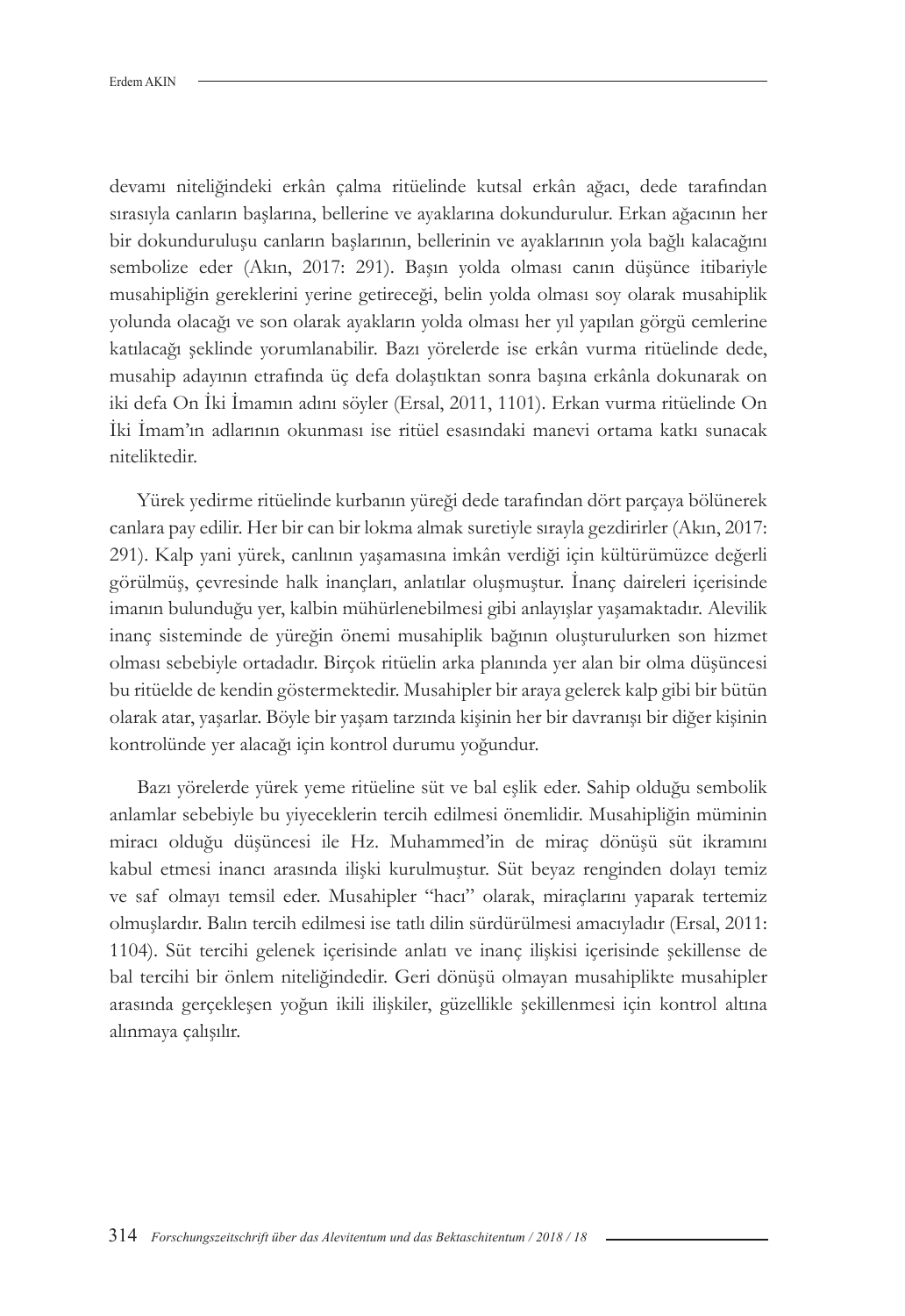"Eşik yoklama ritüeli, musahip olacak çiftlerin rehberin önderliğinde dedenin huzuruna gelmeden önce cem evinin kapısına dizüstü yürüyüp giderek kapının dört köşesine ve ortasına niyaz etmesidir" (Ersal, 2011: 1091). Kapının dört köşesi şeriat, tarikat, marifet, hakikat kapılarını sembolize ederek kişinin insan-ı kâmil olma yolculuğuna göndermedir. Kişinin dünyaya gelişinden Tanrı ile bir olma sürecine kadarki aşamaları ifade eder. Hakikat kapısı için bir ön şart olan musahiplik kontrol mekanizmasının en yoğun şekilde çalıştığı aşamayı ifade eder.

"Seccade serme ritüeli"nde de benzer şekilde dedenin huzuruna serilmiş olan örtü, post, çarşaf, kilim gibi seccadelerin dört köşesine niyaz edilir. Bu ritüel "dört kapılı olma" ritüeli olarak bilinir. Bu ritüelde dede seccadesi üzerine çıkmak pir önüne çıkmaktır, dede postu peygamber postudur, seccade üstüne çıkmak Nuh'un gemisine binmektir, şeklinde düşünceler hâkimdir (Ersal, 2011: 1097). Söz konusu düşüncelere kavuşabilmenin ilk şartı musahip olmaktır. Ritüel aracılığıyla kişiler musahipli olmaya dolayısıyla bir kontrol mekanizmasına girmeyi kabul etmektedirler.

"Bend bağlama ritüeli", Hz. Ali'nin sağlığında, bâtın sırrına vakıf olan kişilere kemerbest bağladığı düşüncesinden hareketle yalnızca için musahip olanlara gerçekleştirilir (Ersal, 2011: 1092). Bend bağlama kişinin musahip olduğunu göstermesi açısından bir semboldür. Musahibi olabildiği için cemlere girebilir. Kişinin inanç sistemi içerisinde iç daireye girdiğini göstermesi açısından aynı zamanda bir statü göstergesidir. Bend, bir gizli dil olarak ise üzerinde bulunduğu kişinin kontrol hali içerisinde bulunduğunu ifade eder.

Seccade silkeleme ritüeli, musahiplik ritüelinin son aşamasıdır. Musahipler ve rehber üstüne çıktıkları seccadeyi bir köşesinden tutarak üç kez silkelerler. Car/Süpürge ritüelinde ise musahip adaylarının meydandan kalktığında manevi temizliği temsilen "carcı", "süpürgeci"nin elinde süpürgesi ile meydana gelmesi üç kez süpürge çalması ile gerçekleşir (Ersal, 2011: 1092-1106). Benzer nitelikteki bu ritüeller günahlardan arınmayı sembolize eder. Sembolik günahlar yerlere dökülmüş ve süpürülmüş olur. Günahlardan kurtulmuş olan musahip adayları, musahip olduktan sonra kültürel belleğe kodlanmış olan istendik davranışlara yönelme eğilimi gösterirler.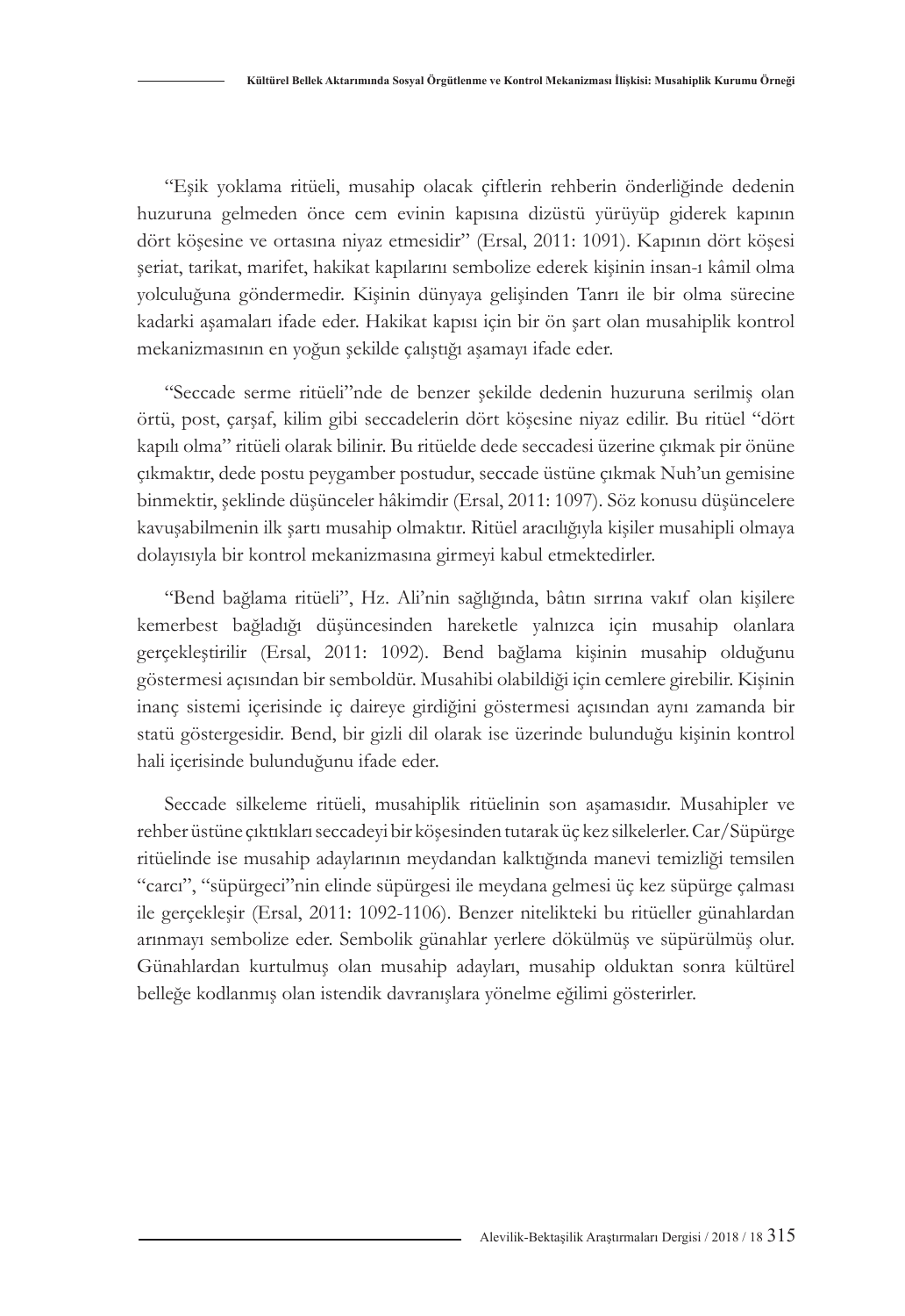#### **Sonuç**

Musahiplik kurumunun yapısı itibariyle büyük oranda sembol, inanç, ritüel unsurlarından oluştuğu göz önüne alınarak grup, üyelerin belirli dönem ve mekânlarda gerçekleştirmek durumunda oldukları davranış, tutum, inanç, değer ve pratikler sebebiyle bir sosyal örgütlenme olarak ele alınmıştır. Çalışmada farklı ocaklarda sergilenen ritüellerden yola çıkılarak unsurlar arasındaki ilişkilerin kültürel bellek aktarımındaki işlevlerine ve kontrol mekanizmalarına odaklanılmıştır.

Çalışma sonucunda kültürel bellek içerisinde yer alan kontrol hâli, yüzyıllar boyunca sözlü gelenekte yer alan anlatıların ifade biçimi olarak ritüellerde sembolleşmiştir. Ritüeller gerçekleştirilirken Hak, Hz. Ali, üçler, kırklar gibi ulu şahsiyetler ve kutsal unsurlarla ile bağ kurulduğu görülmüştür. Bu durum kontrol gücünün niteliği ve derecesi üzerinde olumlu bir etki yaratırken sosyal örgütlenmenin de güvencesi olmuştur. Musahiplik bağı oluşturma ve devamlılığı sürecinde, dede önderliğinde ve cemaat önünde sergilenen ritüeller boyunca kontrol hali bulunurken, musahiplik bağı oluşturulduktan sonra musahip sahibi canların birbiri üzerinde sahip oldukları enformel düzeydeki kontrol durumu ve bu durumu sağlayan bellekte yer edinmiş geleneksel bilgiye, grup üyelerinin gelenek dahilinde hayatlarının sonuna kadar riayet ettiği görülmüştür.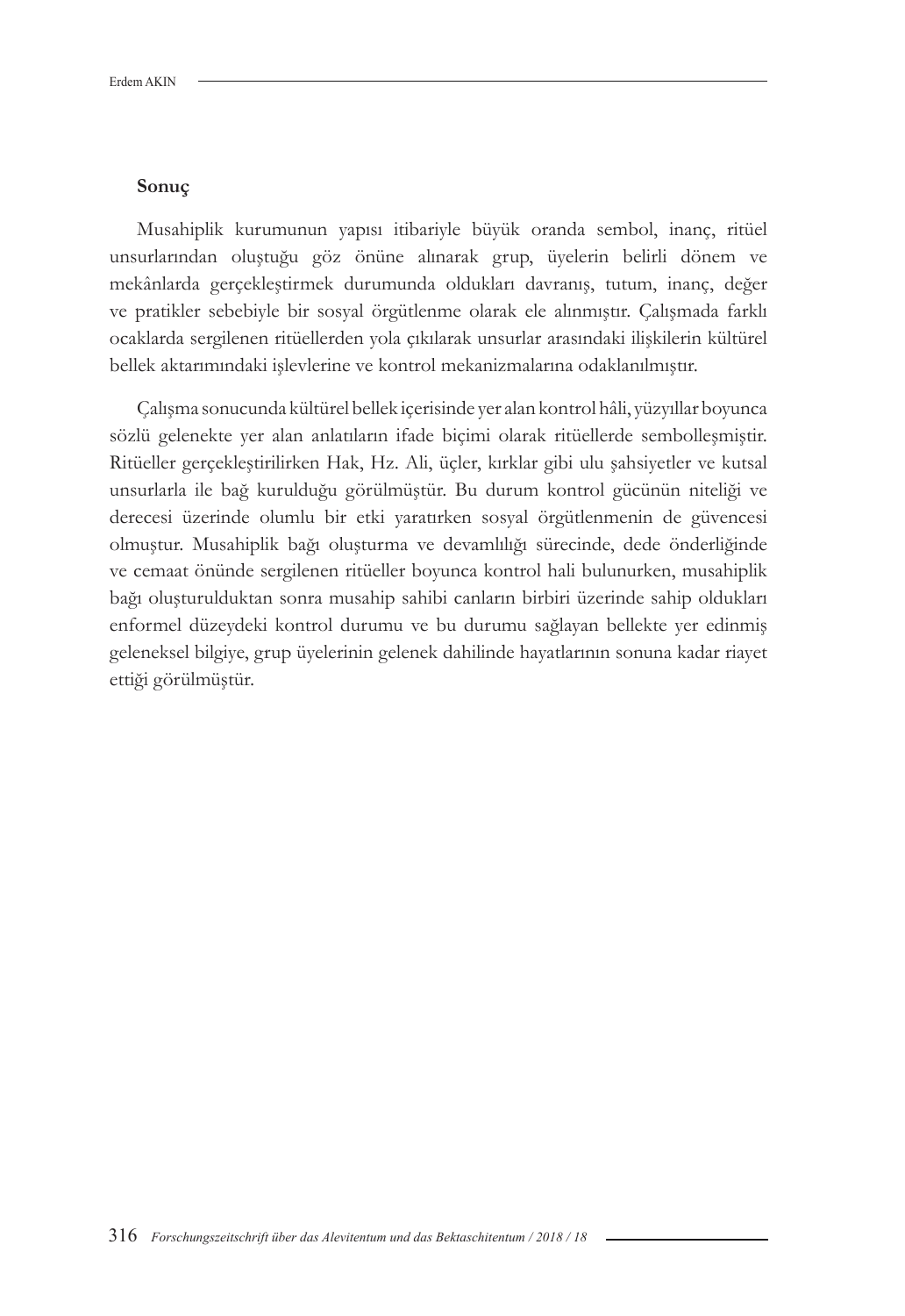AKIN, Bülent (2016a). *Zâkirlik Geleneğinin Değişen Yaratım ve İcra Ortamı Zâkirlikten Âşıklığa Âşık Niyazi*. Ankara: Barış Kitap.

AKIN, Bülent (2016b). "Ehl-i Haklarda Kelâmhânlık Geleneği ve Kelâmhân Defterlerinin Geleneğin Korunması ve Aktarımındaki Rolü". *Milli Folklor*, S. 111. 100-115.

AKIN, Bülent (2017). *Diyarbakır Yöresi Alevi Ocakları: Tarih, İnanç ve Gelenek*. Ege Üniversitesi, Türk Dünyası Araştırmaları Enstitüsü Yayımlanmamış Doktora Tezi, İzmir.

ARTUN, Erman (2010). *Türk Halkbilimi*. İstanbul: Kitabevi.

ARSLAN, Çiğdem (2012). *Ahlak Felsefesi Açısından Musahiplik*. Fırat Üniversitesi, Sosyal Bilimler Enstitüsü Yayımlanmamış Yüksek Lisans Tezi, Elazığ.

ASSMAN, Jan (2015). *Kültürel Bellek Eski Yüksek Kültürde Yazı Hatırlama ve Politik Kimlik*. İstanbul: Ayrıntı Yayınları.

AYAZ, Berna (2013). *Balıkesir Yöresinde Kan Bağı ve Evlilik Dışı Akrabalık İlişkileri Üzerine Bir Değerlendirme*. Balıkesir Üniversitesi, Sosyal Bilimler Enstitüsü Yayımlanmamış Doktora Tezi, Balıkesir.

AYTEKİN, Sefer (1958). *Buyruk*. Ankara: Emek Yayınevi.

BULUT, Halil İbahim (2013). "Alevi-Bektaşi Türkmen Geleneğinde Sosyal Dayanışma ve Kardeşlik Kurumu Olarak 'Musahiplik'". *Türk Kültürü ve Hacı Bektaş Velî Arştırma Dergisi*, S. 65. 101-118.

BODROGİ, Krisztina Kehl (2012). *Kızılbaşlar/Aleviler*. İstanbul: Ayrıntı Yayınları.

BOZKURT, Fuat (2013). *Buyruk İmam Cafer-i Sadık Buyruğu*. İstanbul: Kapı Yayınları.

BULUT, Ümmü ve Hüseyin Bal (2015). "Sosyolojik Açıdan Tahtacı Grupların Araştırılması". *Süleyman Demirel Üniversitesi Fen Edebiyat Fakültesi Sosyal Bilimler Dergisi*, S. 36. 81-102.

COŞKUN, Nilgün Çıblak (2014). *Alevi Cemlerinde Nefesler Nefeslerin Performans Teorisi Bağlamında İncelenmesi: Alevi Kültür Dernekleri Mersin Şubesi (Cemevi) Örneği*. İstanbul: Otorite Yayınları.

DUYMAZ, Ali. vd. (2011). "Balıkesir Yöresi Çepni ve Tahtacılarında Kamberlik Geleneği". *Alevilik Araştırmaları Dergisi*, S. 2. 41-58.

ELİADE, Mircea (2017). Kutsal ve Kutsal-Dışı. İstanbul: Alfa.

EMİROĞLU, Kudret ve Suavi Aydın (2009). *Antropoloji Sözlüğü*. Ankara: Bilim ve Sanat Yayınları.

ERDEM, Cem (2010). "Alevilik Geleneğinde Bir Âşık: Dertli Divani". *Türk Kültürü ve Hacı Bektaş Veli Araştırma Dergisi*. S.56. 211-225.

ERSAL, Mehmet. (2009). "Alevi Cem Zâkirliği: Battal Dalkılıç Örneği". *Alevilik-Bektaşilik Araştırmaları Dergisi*, S. 1. 188-205.

ERSAL, Mehmet (2011). "Alevi İnanç Sistemindeki Ritüelik Özel Terimler: Musahiplik". *Turkish Studies*. V. 6/1 Spring. 1058-1083.

ERSAL, Mehmet (2016a). *Alevilik: Kavramlar ve Ocak Sistemi Çubuk Havzası Örneği*.